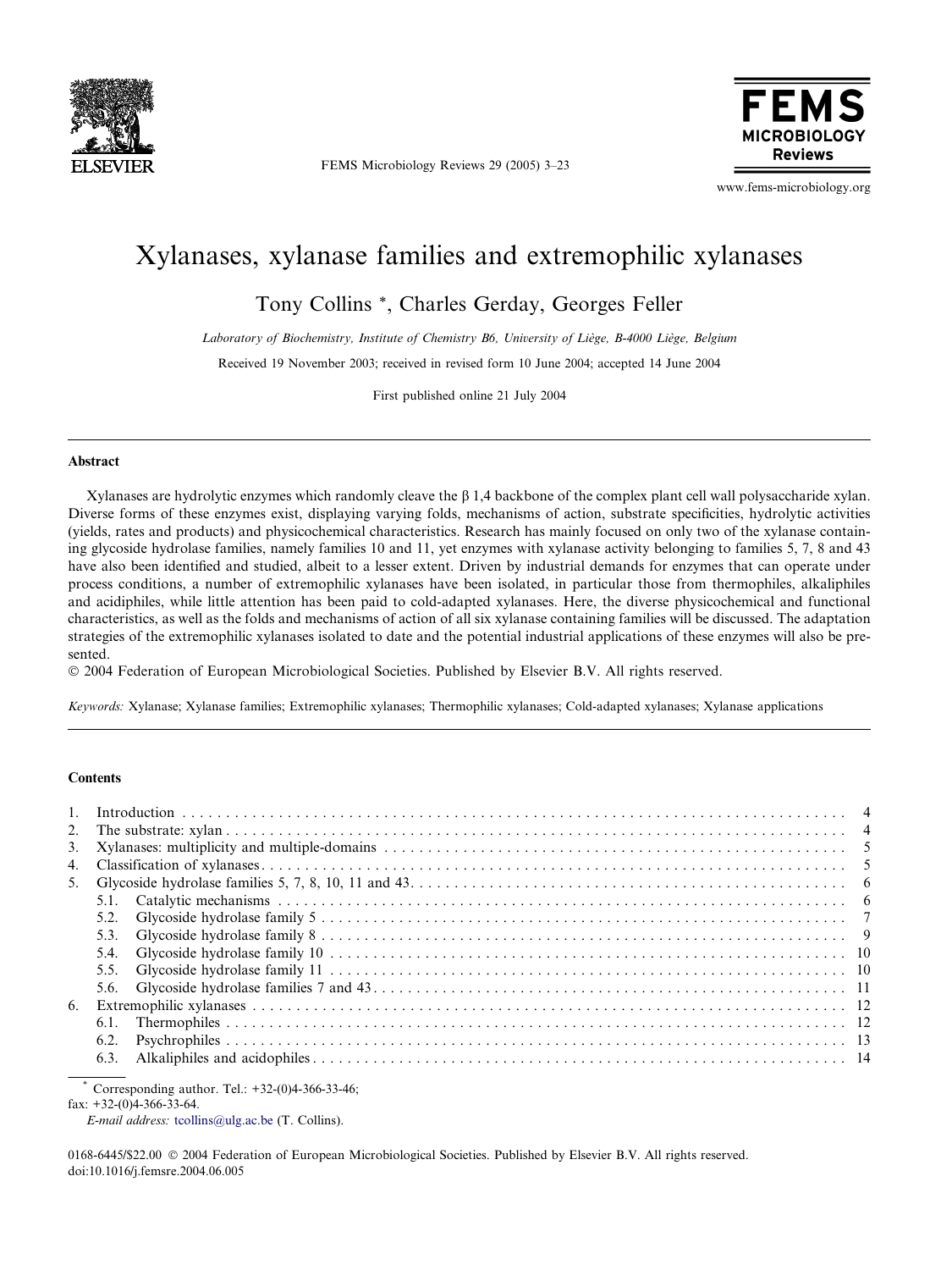#### 1. Introduction

Xylanases are glycosidases (O-glycoside hydrolases, EC 3.2.1.x) which catalyze the endohydrolysis of  $1,4-\beta$ -D-xylosidic linkages in xylan. They are a widespread group of enzymes, involved in the production of xylose, a primary carbon source for cell metabolism and in plant cell infection by plant pathogens, and are produced by a plethora of organisms including bacteria, algae, fungi, protozoa, gastropods and anthropods [\[1\]](#page-14-0). First reported in 1955 [\[2\]](#page-14-0), they were originally termed pentosanases, and were recognized by the International Union of Biochemistry and Molecular Biology (IUBMB) in 1961 when they were assigned the enzyme code EC 3.2.1.8. Their official name is endo-1,4-b-xylanase, but commonly used synonymous terms include xylanase, endoxylanase, 1,4-b-D-xylan-xylanohydrolase, endo-1,4- $\beta$ -D-xylanase,  $\beta$ -1,4-xylanase and  $\beta$ -xylanase.

In the present review, the diversity of xylanases, their substrate, action and function, their importance in industry, classification into families and adaptation to various extreme environments are discussed. Special emphasis is paid to the 'new' xylanase containing families, highlighting their similarities and differences to the better known family 10 and 11 members, as well as to the peculiarities and interests of these hitherto scantily reviewed enzymes. In addition, the adaptation strategies, characteristics and industrial potential of extremophilic xylanases will be discussed.

# 2. The substrate: xylan

The substrate of xylanases, xylan, is a major structural polysaccharide in plant cells, and is the second most abundant polysaccharide in nature, accounting for approximately one-third of all renewable organic carbon on earth [\[1\]](#page-14-0). Xylan constitutes the major component of hemicellulose; a complex of polymeric carbohydrates including xylan, xyloglucan (heteropolymer of D-xylose and D-glucose), glucomannan (heteropolymer of D-glucose and D-mannose), galactoglucomannan (heteropolymer of D-galactose, D-glucose and D-mannose) and arabinogalactan (heteropolymer of D-galactose and arabinose) [\[3\].](#page-14-0) This, together with cellulose (1,4-b-glucan) and lignin (a complex polyphenolic compound) make up the major polymeric constituents of plant cell walls [\[4\]](#page-14-0). Within the cell wall structure, all three constituents interact via covalent and non-covalent linkages, with the xylan being found at the interface between the lignin and cellulose where it is believed to be important for fiber cohesion and plant cell wall integrity [\[5\].](#page-14-0)

Xylan is found in large quantities in hardwoods from angiosperms (15–30% of the cell wall content) and softwoods from gymnosperms (7–10%), as well as in annual plants  $(\leq 30\%)$  [\[6\].](#page-14-0) It is typically located in the secondary cell wall of plants, but is also found in the primary cell wall, in particular in monocots [\[7\]](#page-14-0). A complex, highly branched heteropolysaccharide, it varies in structure between different plant species, and the homopolymeric backbone chain of 1,4-linked  $\beta$ -D-xylopyranosyl units can be substituted to varying degrees with glucuronopyranosyl, 4-O-methyl-D-glucuronopyranosyl, a-L-arabinofuranosyl, acetyl, feruloyl and/or p-coumaroyl side-chain groups [\[4,8\]](#page-14-0) ([Fig. 1](#page-2-0)). Wood xylan exists as O-acetyl-4-O-methylglucuronoxylan in hardwoods and as arabino-4-O-methylglucuronoxylan in softwoods, while xylans in grasses and annual plants are typically arabinoxylans [\[4\]](#page-14-0). Linear unsubstituted xylan has also been reported, e.g., in esparto grass [\[9\]](#page-14-0), tobacco [\[10\]](#page-14-0) and certain marine algae [\[11,12\]](#page-14-0), with the latter containing xylopyranosyl residues linked by both  $1,3-\beta$  and 1,4-b linkages [\[12,13\].](#page-14-0) The degree of polymerisation in xylans is also variable, with, for example, hardwood and softwood xylans generally consisting of 150–200 and  $70-130$   $\beta$ -xylopyranose residues, respectively [\[4\]](#page-14-0).

Due to its heterogeneity and complexity, the complete hydrolysis of xylan requires a large variety of cooperatively acting enzymes [\[14–16\]](#page-14-0) [\(Fig. 1\)](#page-2-0). Endo-1,4-b-D-xylanases (EC 3.2.1.8) randomly cleave the xylan backbone,  $\beta$ -D-xylosidases (EC 3.2.1.37) cleave xylose monomers from the non-reducing end of xylo-oligosaccharides and xylobiose while removal of the side groups is catalysed by  $\alpha$ -L-arabinofuranosidases (EC 3.2.1.55),  $\alpha$ -D-glucuronidases (EC 3.2.1.139), acetylxylan esterases (EC 3.1.1.72), ferulic acid esterases (EC 3.1.1.73) and p-coumaric acid esterases (EC 3.1.1.-). Indeed, complete xylanolytic enzyme systems, including all of these activities, have been found to be quite wide-spread among fungi [\[17,18\]](#page-14-0), actinomycetes [\[19\]](#page-14-0) and bacteria [\[18\]](#page-14-0), and some of the most important xylanolytic enzyme producers include the Aspergilli, Trichodermi, Streptomycetes, Phanerochaetes, Chytridiomycetes, Ruminococci, Fibrobacteres, Clostridia and Bacilli [\[16,18,20,21\]](#page-14-0). The ecological niches of these micro-organisms are diverse and widespread and typically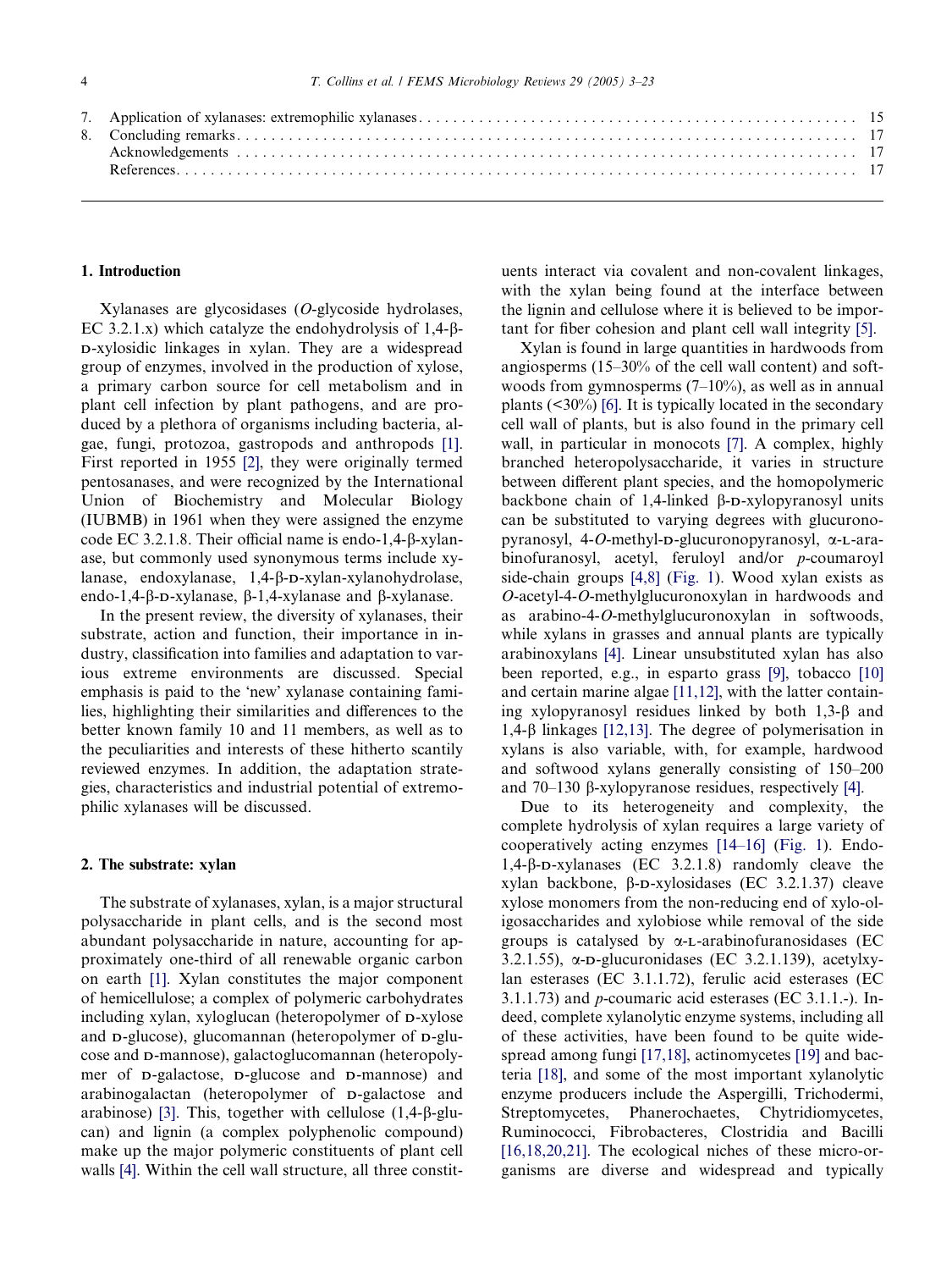<span id="page-2-0"></span>

Fig. 1. (a) Structure of xylan and the sites of its attack by xylanolytic enzymes. The backbone of the substrate is composed of 1,4-  $\beta$ -linked xylose residues. Ac., Acetyl group; α-araf., α-arabinofuranose; α-4-O-Me-GlcUA, α-4-O-methylglucuronic acid; pcou., p-coumaric acid; fer., ferulic acid. (b) Hydrolysis of xylo-oligosaccharide by  $\beta$ -xylosidase. Adapted from [\[18\].](#page-14-0) Figures were prepared with CS Chemdraw Ultra version 6.0.

include environments where plant material accumulate and deteriorate, as well as in the rumen of ruminants [\[1,16,22\]](#page-14-0).

# 3. Xylanases: multiplicity and multiple-domains

In addition to the production of a variety of xylanolytic enzymes, many micro-organisms produce multiple xylanases [\[23–25\].](#page-14-0) These may have diverse physicochemical properties, structures, specific activities and yields, as well as overlapping but dissimilar specificities, thereby increasing the efficiency and extent of hydrolysis, but also the diversity and complexity of the enzymes. Typical examples of micro-organisms which produce xylanase isoenzymes include Aspergillus niger, which produces fifteen extracellular xylanases [\[26\],](#page-14-0) and Trichoderma viride, which secretes thirteen [\[26\].](#page-14-0) This multiplicity may be the result of genetic redundancy [\[7\],](#page-14-0) but cases of differential post-translational processing have also been reported [\[15\]](#page-14-0). The isoenzyme genes may be found as polycistronic or non-polycistronic multiple copies within the genome, and in some cases several xylanases are expressed as a distinct gene product. For example, the xylanase, b-xylosidase and acetyl esterase genes of Caldocellum saccharolyticum (now known as Caldocellulosiruptor saccharolyticus) are polycistronic [\[27\],](#page-15-0) while the XynC gene product from Fibrobacter succinogenes S85 encodes two different xylanase catalytic domains [\[28\].](#page-15-0) Moreover, as well as multiple catalytic domains, many xylanases are also characterized by the presence of various supplementary domains. Examples

include xylan binding domains [\[29\]](#page-15-0), cellulose binding domains [\[30,31\]](#page-15-0), dockerin domains (implicated in binding to multidomain complexes produced by certain micro-organism, e.g., Clostridium thermocellum) [\[32,33\],](#page-15-0) thermostabilising domains [\[34\]](#page-15-0) and domains for which the function has not as yet been elucidated. These domains may fold and function in an independent manner [\[35,36\]](#page-15-0) and are typically separated by short junction segments enriched in hydroxyl amino acids [\[4\].](#page-14-0)

The vast majority of xylanases are excreted into the extracellular environment as the large size of the substrate prevents its penetration into the cell. In fact, the current belief is that xylanase production is induced by means of the products of their own action [\[6,15,37\].](#page-14-0) It is believed that small amounts of constitutively produced enzymes liberate xylo-oligomers which may be transported into the cell where they are further degraded by b-xylosidases, or indeed by intracellular xylanases [\[38–40\],](#page-15-0) and where they induce further xylanase synthesis.

#### 4. Classification of xylanases

The heterogeneity and complexity of xylan has resulted in an abundance of diverse xylanases with varying specificities, primary sequences and folds, and hence has lead to limitations with the classification of these enzymes by substrate specificity alone. Wong et al. [\[7\]](#page-14-0) classified xylanases on the basis of their physicochemical properties and proposed two groups: those with a low molecular weight  $(\leq 30 \text{ kDa})$  and basic pI, and those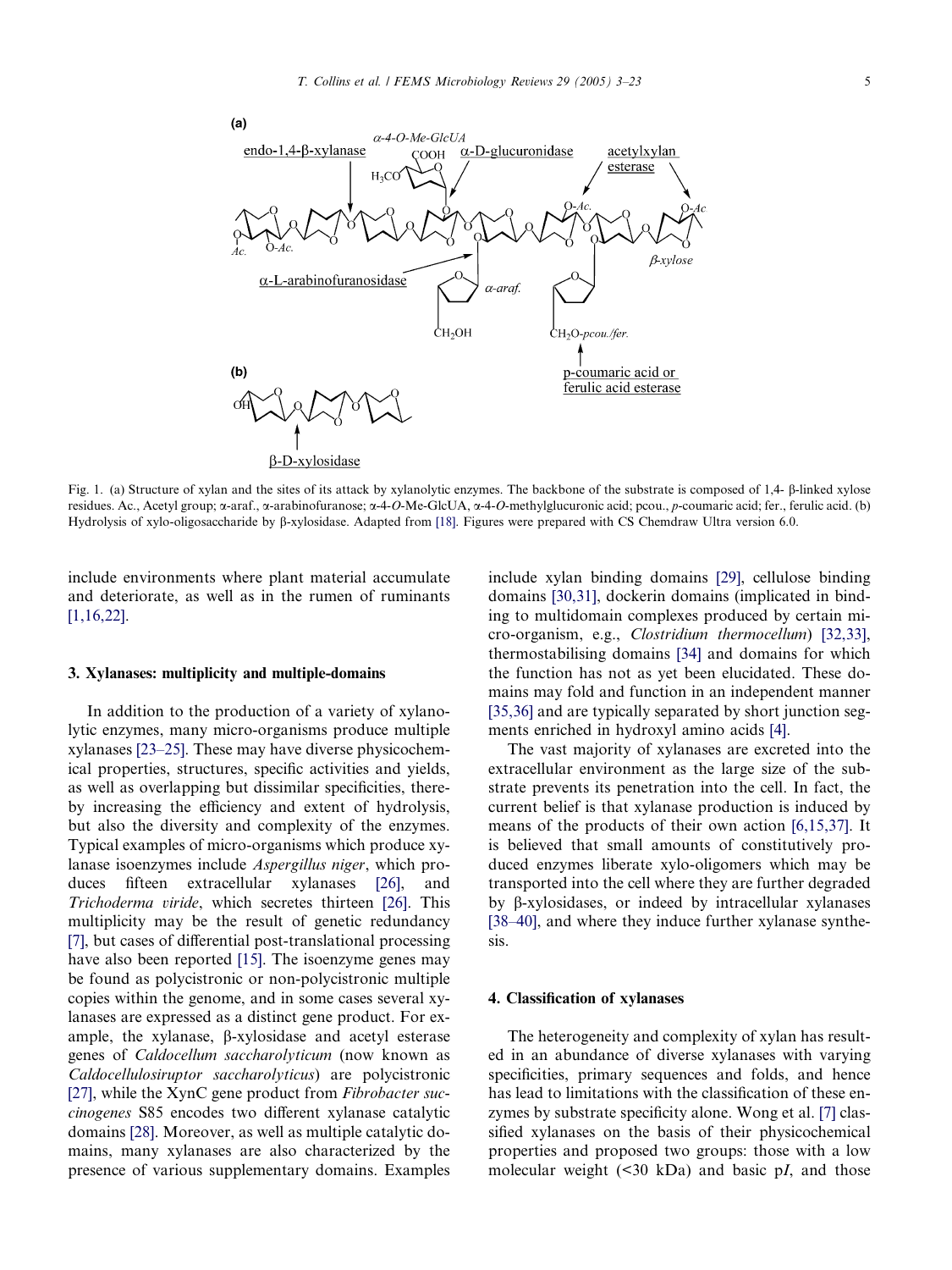with a high molecular weight (>30 kDa) and acidic pI. However, several exceptions to this pattern have been found [\[18,21\]](#page-14-0) and approximately 30% of presently identified xylanases, in particular fungal xylanases, cannot be classified by this system.

Later, a more complete classification system was introduced [\[41\]](#page-15-0) which allowed the classification of not only xylanases, but glycosidases in general (EC 3.2.1.x), and which has now become the standard means for the classification of these enzymes. This system is based on primary structure comparisons of the catalytic domains only and groups enzymes in families of related sequences [\[42\]](#page-15-0). The initial classification grouped cellulases and xylanases into 6 families (A–F) [\[41\]](#page-15-0), which was updated to 77 families in 1999  $(1-77)$  [\[42\]](#page-15-0) and which continues to grow as new glycosidase sequences are identified. At the time of writing, 96 glycoside hydrolase families exist (see the carbohydrate–active enzyme CAZY server at <http://afmb.cnrs-mrs.fr/~cazy/CAZY/> [\[43\]](#page-15-0)), with approximately one-third of these families being polyspecific, i.e., contain enzymes with diverse substrate specificities. As the structure and molecular mechanism of an enzyme are related to its primary structure, this classification system reflects both structural and mechanistic features. Enzymes within a particular family have a similar three-dimensional structure [\[42\]](#page-15-0) and similar molecular mechanism [\[44\]](#page-15-0) and it has also been suggested that they may have a similar specificity of action on small, soluble, synthetic substrates [\[45\]](#page-15-0). Furthermore, divergent evolution has resulted in some of the families having related three-dimensional structures and thus the grouping of families into higher hierarchical levels, known as clans, has been introduced [\[46\]](#page-15-0). Presently, 14 different clans have been proposed (GH-A to GH-N), with most clans encompassing two to three families, apart from clan GH-A which currently encompasses 17 families.

Within this classification system, xylanases are normally reported as being confined to families 10 (formerly F) and 11 (formerly G) [\[6,16,18,47–49\]](#page-14-0). Interestingly, a search of the appropriate databases (e.g., CAZY [\[43\]](#page-15-0)) using the enzyme classification number EC 3.2.1.8 indicates that enzymes with xylanase activity are also found in families 5, 7, 8, 16, 26, 43, 52 and 62. A closer look at the available literature however, shows that only those sequences classified in families 5, 7, 8, 10, 11 and 43 (Table 1) contain truly distinct catalytic domains with a demonstrated endo-1,4-b-xylanase activity. Those sequences reported for families 16, 52 and 62 appear, in fact, to be bifunctional enzymes containing two catalytic domains; a family 10 or 11 xylanase domain as well as a second glycosidase domain. For example, a Ruminococcus flavefaciens enzyme contains an amino-terminal family 11 xylanase and a carboxy-terminal family 16 lichenase and is thus classified in both families 11 and 16 [\[50\].](#page-15-0) In addition, those enzymes classified in family 26 appear not to be endo-1,4- $\beta$ -xylanases, but endo-1,3-b-xylanases. Thus, the current view that enzymes with xylanase activity are solely restricted to families 10 and 11 is not entirely correct and should be expanded to include families 5, 7, 8 and 43.

#### 5. Glycoside hydrolase families 5, 7, 8, 10, 11 and 43

#### 5.1. Catalytic mechanisms

Members of families 5, 7, 8, 10, 11 and 43 differ in their physico-chemical properties, structure, mode of action and substrate specificities. Similarities do however exist, for example, families 5 and 10 are both classified in clan GH-A, thus indicating a similar three-dimensional fold. Furthermore, families 5, 7, 10 and 11 contain enzymes which catalyse hydrolysis with retention of anomeric configuration with two glutamate residues being implicated in the catalytic mechanism in all cases [\[43\]](#page-15-0). This indicates a double-displacement mechanism, in which a covalent glycosyl-enzyme intermediate is formed and subsequently hydrolysed via oxocarbenium-ion-like transition states [\[51–53\]](#page-15-0) ([Fig. 2\(a\)](#page-4-0)). Two carboxylic acid residues suitably located in the active site (approximately 5.5  $\dot{A}$  apart) are involved in the formation of the intermediate; one acts as a general acid catalyst by protonating the substrate, while the second

Table 1

Glycoside hydrolase families containing enzymes with a demonstrated activity on xylan. The fold, mechanism of action and catalytic residues characteristic to each family are given

| Glycoside<br>hydrolase family | Members with a<br>demonstrated activity<br>on xylan | Fold                         | Clan   | Catalytic mechanism | General acid/<br>base residue | Nucleophile/<br>general base |
|-------------------------------|-----------------------------------------------------|------------------------------|--------|---------------------|-------------------------------|------------------------------|
|                               | 8                                                   | $(\beta/\alpha)_8$           | GH-A   | Retaining           | Glutamate                     | Glutamate                    |
|                               |                                                     | $\beta$ -Jelly roll          | GH-B   | Retaining           | Glutamate                     | Glutamate                    |
| 8                             | 4                                                   | $(\alpha/\alpha)_6$          | GH-M   | Inverting           | Glutamate <sup>a</sup>        | Aspartate <sup>a</sup>       |
| 10                            | 127                                                 | $(\beta/\alpha)_8$           | GH-A   | Retaining           | Glutamate                     | Glutamate                    |
| 11                            | 173                                                 | β-Jelly roll                 | GH-C   | Retaining           | Glutamate                     | Glutamate                    |
| 43                            |                                                     | $5 - Blade \beta$ -propeller | $GH-F$ | Inverting           | Glutamate <sup>a</sup>        | Aspartate <sup>a</sup>       |

<sup>a</sup> Putative catalytic residues only, these have not been conclusively confirmed.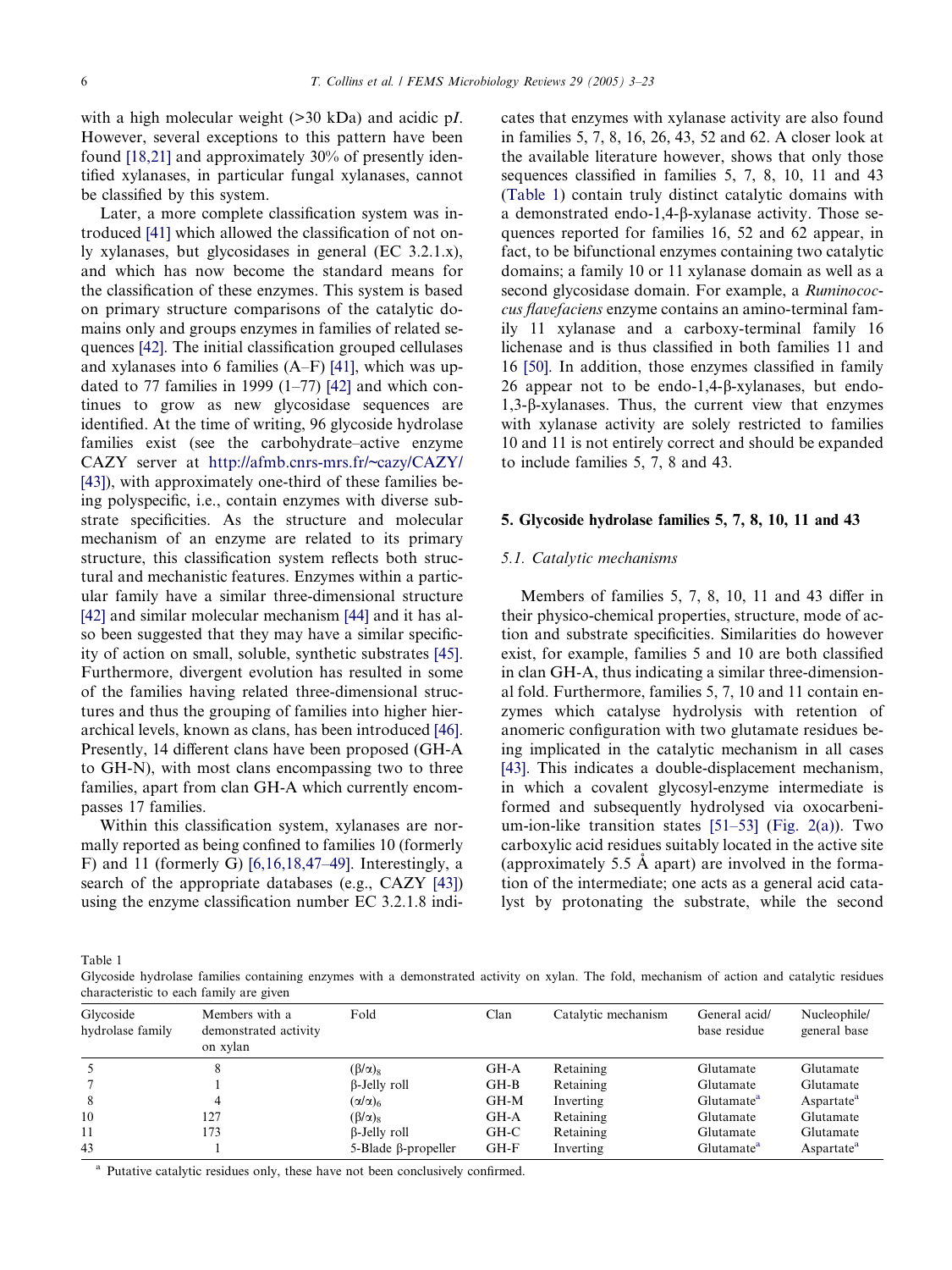<span id="page-4-0"></span>

Fig. 2. General mechanisms for (a) retaining and (b) inverting glycosidases. Adapted from [\[51\]](#page-15-0). Figures were prepared with CS Chemdraw Ultra version 6.0.

performs a nucleophilic attack which results in the departure of the leaving group and the formation of the  $\alpha$ -glycosyl enzyme intermediate (inversion  $\beta$  to  $\alpha$ ). In the second step, the first carboxylate group now functions as a general base, abstracting a proton from a nucleophilic water molecule which attacks the anomeric carbon. This leads to a second substitution in which the anomeric carbon again passes via an oxocarbenium-ion-like transition state to give rise to a product with the  $\beta$  configuration (inversion  $\alpha$  to  $\beta$ ). Thus the overall result is a retention of the configuration at the anomeric centre.

In contrast, enzymes in families 8 and 43 typically operate with inversion of the anomeric centre and a glutamate and aspartate are believed to be the catalytic residues [\[43,54\]](#page-15-0). Inverting enzymes function by a single displacement reaction (Fig. 2(b)) in which one carboxylate provides for a general acid-catalyzed leaving group departure and the second functions as a general base, activating a nucleophilic water molecule to attack the anomeric carbon, thereby cleaving the glycosidic bond and leading to an inversion of the configuration at the anomeric carbon [\[51–53\]](#page-15-0). Typically the distance between the two residues is around  $9.5 \text{ Å}$  so as to allow for accommodation of the water molecule between the anomeric carbon and the general base [\[51–53\].](#page-15-0) However, Alzari et al. [\[55\]](#page-15-0) and Guérin et al. [\[56\]](#page-15-0) have shown that this distance is  $7.5 \text{ Å}$  in the inverting endoglucanase CelA and have suggested that the distance between the two catalytic residues is less constrained in inverting than in retaining enzymes.

# 5.2. Glycoside hydrolase family 5

At the time of writing, family 5 (formerly family A) of the glycoside hydrolases consists of 467 sequences with varying activities, including: endoglycosylceramidase (EC 3.2.1.123), cellulase (EC 3.2.1.4), licheninase (EC 3.2.1.73), b-mannosidase (EC 3.2.1.25), glucan 1,3-bglucosidase (EC 3.2.1.58), glucan endo-1,6- $\beta$ -glucosidase (EC 3.2.1.75), mannan endo-1,4-β-mannosidase (EC 3.2.1.58), cellulose 1,4-b-cellobiosidase (EC 3.2.1.91), endo-1,6-b-galactanase (EC 3.2.1.-), 1,3-bmannanase (EC 3.2.1.-) and endo-1,4- $\beta$ -xylanase (EC 3.2.1.8) [\[43\]](#page-15-0). This is the largest glycoside hydrolase family and only seven amino acid residues, including the nucleophile and the general acid/base residue, are strictly conserved among all members. It is a rather diverse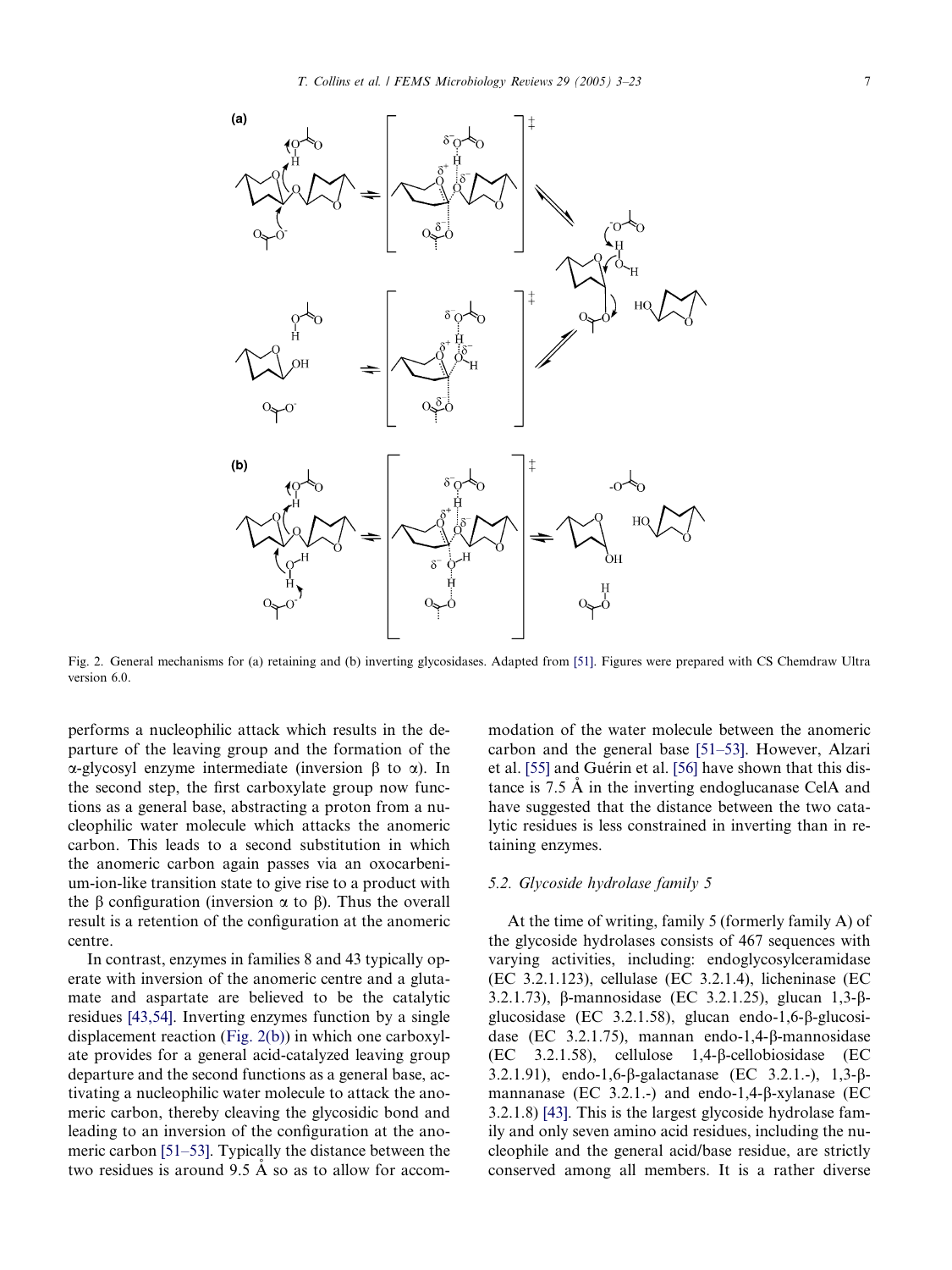<span id="page-5-0"></span>Table 2

Organisms producing family 5 enzymes with a demonstrated activity on xylan

| Organism                                     | Reference    |
|----------------------------------------------|--------------|
| Prevotella (Bacteroides) ruminocola 23       | [63]         |
| Clostridium cellulovorans                    | [64]         |
| Fibrobacter succinogenes S85                 | [65]         |
| Ruminococcus albus SY3                       | [66]         |
| Trichoderma reesei (Hypocrea jecorina)       | [67, 68]     |
| Erwinia (Pectobacterium) chrysanthemi D1     | [57, 70, 71] |
| Erwinia (Pectobacterium) chrysanthemi SR120A | [57,69,70]   |
| Aeromonas puncata (caviae) ME-1              | [72]         |

group of enzymes, with structural alignments indicating rms deviations of  $1.25 \pm 0.12$  Å between equivalent residues in its members [\[57\]](#page-15-0) and a further classification of this family into nine subfamilies has even been suggested [\[58\]](#page-15-0).

Eight enzymes with a demonstrated activity on xylan have been reported in this family to date (Table 2) and a number of other putative xylanases, identified by sequence similarity during genome sequencing programs, have been identified in Clostridium acetobutylicum ATCC 824 (2 putative xylanases) [\[59\],](#page-15-0) Leptosphaeria maculans [\[43\],](#page-15-0) Xanthomonas axonopodis pv. citri str. 306 (2 putative xylanases) [\[60\],](#page-15-0) Xanthomonas campestris pv. campestris str. ATCC 33913 [\[60\]](#page-15-0), Bacillus subtilis str. 168 [\[61\]](#page-16-0) and Bacteroides thetaiotaomicron VPI-5482 [\[62\]](#page-16-0). Xylanase activity has also been apparently demonstrated for enzymes from Aeromonas puncata (caviae) W-61, Erwinia (Pectobacterium) chrysanthemi P860219, Meloidogyne incognita and Ruminococcus albus 7 [\[43\]](#page-15-0) but it appears that no literature has been published in direct relation to these. In total, 20 putative xylanolytic entries can be proposed.

Although characterisation of these enzymes is incomplete, large variations in the catalytic properties are already evident, this being in keeping with the poor sequence identity between some of these enzymes. Those enzymes from Prevotella ruminicola 23 [\[63\],](#page-16-0) Clostridium cellulovorans [\[64\]](#page-16-0), F. succinogenes S85 [\[65\]](#page-16-0) and R. albus SY3 [\[66\]](#page-16-0) were all found to have carboxymethyl cellulase as well as xylanase activities, while those from Trichoderma reesei (also known as Hypocrea jecorina) [\[67,68\]](#page-16-0), Erwinia chrysanthemi D1 [\[57,69–71\]](#page-15-0) and E. chrysanthemi SR120A [\[69\]](#page-16-0) appear to be specific for xylan. XynD from Aeromonas punctata ME-1 was found to be active on xylan but was not apparently tested on other substrates [\[72\]](#page-16-0). Furthermore, a search of the InterPRO database ([www.ebi.ac.uk/interpro,](http://www.ebi.ac.uk/interpro) [\[73\]\)](#page-16-0) indicates that only the four carboxymethyl cellulose active enzymes (i.e., those from P. ruminicola 23, C. cellulovorans, F. succinogenes S85 and *R. albus* SY3) give hits with family 5 signatures; the remaining 16 sequences give hits with family 30 or with other non-glycoside hydrolase family signatures. Moreover, these four enzymes have relatively high ami-



Fig. 3. Representative structures of enzymes from various glycoside hydrolase families. (a) Structure of the family 5 enzyme, XynA, from Erwinia chrysanthemi. The  $(\beta/\alpha)_8$  barrel structure of the catalytic domain and the  $\beta_9$ -barrel of the small domain are shown [\[57\].](#page-15-0) (b) Structure of the family 8 xylanase, pXyl, from Pseudoalteromonas haloplanktis TAH3a. The  $(\alpha/\alpha)_6$  barrel structure of the catalytic domain is shown in two perpendicular views [\[82\]](#page-16-0). (c) Structure of the Streptomyces lividans xylanase showing the typical family 10-fold [\[95\].](#page-17-0) (d) Structure of the Trichoderma reesei family 11 xylanase showing the typical family 11-fold [\[127\]](#page-18-0). (e) Structure of the Trichoderma reesei family 7 non-specific EGI [\[131\].](#page-18-0) (f) Structure of the Cellvibrio japonicus family 43  $\alpha$ -L-arabinanase [\[54\]](#page-15-0). Figures were prepared with Swiss-Pdb Viewer v3.7b2 [\[205\]](#page-20-0).

no acid sequence similarity with family 5 members, while the majority of the remaining sequences have homology with both family 5 and family 30 enzymes. This has already been noted for the E. chrysanthemi and A. punctata ME-1 enzymes where it was suggested that these enzymes be classified into a new family (or subfamily) situated between families 5 and 30 [\[70,72\].](#page-16-0) In addition, structural analysis of the family 5 xylanase, XynA from E. chrysanthemi showed that, as would be expected for a family 5 enzyme, the catalytic domain displayed a common  $(\beta/\alpha)_8$  barrel fold (Fig. 3(a)) [\[57\]](#page-15-0). However, while the B-barrels aligned well with those of another family 5 enzyme, the  $\alpha$ -helices and loops were altered, showing differences in the positioning, orientation and length. Moreover, structural alignment with a number of family 5 and 10 enzymes showed that this enzyme is nearly as structurally different to the family 5 enzymes as are the family 10 enzymes [\[57\].](#page-15-0)

Of the four family 5 enzymes exhibiting carboxymethyl cellulase and xylanase activities, only the P. ruminicola 23 xylanase was found to have highest activity on xylan, with the carboxymethyl cellulase activity being only 18% of this [\[63\].](#page-16-0) In contrast, EngB from C. cellulovorans was found to be most active on lichenan, with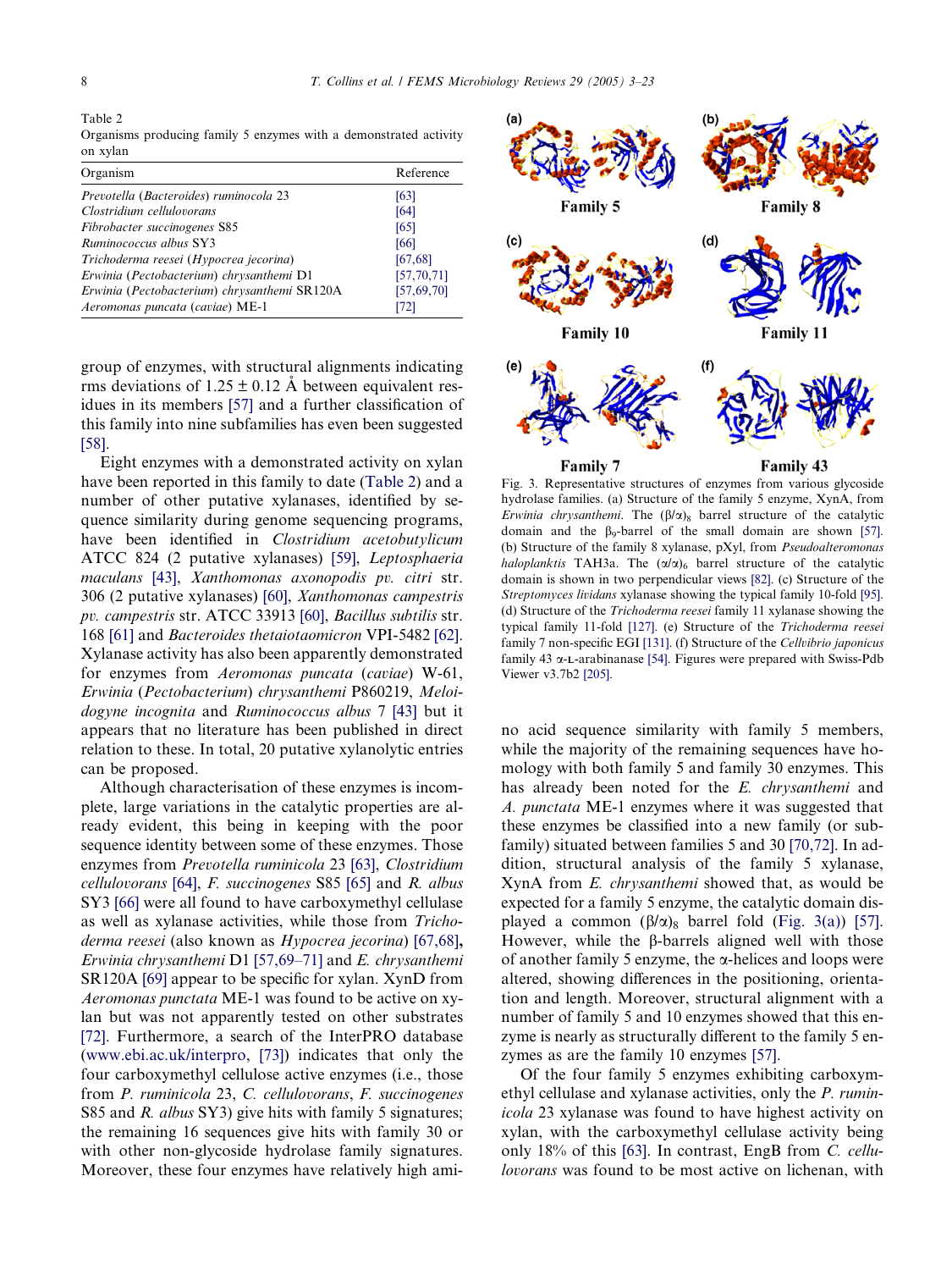approximately 15% activity on carboxymethylcellulose and 14% on xylan. No activity was detected on microcrystalline cellulose, avicel, polygalacturonic acid, mannan, laminaran, p-nitrophenyl  $\beta$ -cellobioside, pnitrophenyl  $\beta$ -D-glucoside or *p*-nitrophenyl  $\beta$ -D-xyloside [\[64\].](#page-16-0) Unfortunately, as with the *P. ruminicola* 23 xylanase, the endoglucanase isolated from Fibrobacter succinogenes S85 was not tested with lichenan, this enzyme was found to have highest activity on carboxymethyl cellulose, as well as activity on oat spelt xylan (71% as compared to CMC), *p*-nitrophenyl cellobioside  $(5.3\%)$ , cellobiose (3.5%), p-nitrophenyl lactoside (2.27%) and p-nitrophenyl glucoside (0.27%) [\[65\].](#page-16-0)

The action patterns of the xylan specific family 5 enzymes with sequence similarities to family 30 enzymes also appear to vary from one to another. Only those enzymes from A. punctata ME-1 [\[72\],](#page-16-0) E. chrysanthemi D1 [\[57,70,71\]](#page-15-0) and T. reesei [\[67,68\]](#page-16-0) have been characterized in this respect, and while the first does appear to be an endoxylanase, producing xylotriose and higher xylo-oligosaccharides from birchwood xylan, the second appears to be a type of 'appendage-dependent xylanase' or glucuronoxylanase [\[74\]](#page-16-0) and the third an exoxylanase. Substrate specificity studies showed that the xylanase from E. chrysanthemi D1 requires D-glucuronic acid (or its 4-O-methyl derivative) substituents on the xylan backbone to enable cleavage of  $1,4-\beta$  xylosidic bonds and that it cleaves between the first and second xylose residues on the non-reducing terminal side of the substituted residue [\[71\].](#page-16-0) On the other hand, XYN IV from T. reesei is active on unsubstituted and substituted xylans and attacks at the first glycosidic linkage from the reducing end, producing mainly xylose, but also xylobiose and low amount of higher xylo-oligosaccharides [\[67,68\].](#page-16-0) Furthermore, the activity of this enzyme is affected by substituents on the xylan main chain and it is unable to cleave linkages next to substituted residues. Hydrolysis studies have shown that the shortest substituted fragments formed from glucuronoxylan and arabinoxylan are substituted xylotrioses, with the substitution being found on the internal xylose residue. Indeed these products are shorter than those produced by the family 7 EGI [\[75\]](#page-16-0) produced by the same micro-organism as well as the family 11 enzymes, but, in agreement with members of this latter family and with the family 5 XynA from E. chrysanthemi D1 they contain a single xylose at the non-reducing end.

Of the above mentioned enzymes, only the structure of Xyn A from E. chrysanthemi has been determined  $(1.42 \text{ Å})$ resolution) [\[57\]](#page-15-0) while crystallisation and preliminary X-ray analysis (at  $2.2$  A resolution) of the T. reesei XYN IV has also recently been reported [\[76\].](#page-16-0) Xyn A is composed of two domains, the larger domain contains the catalytic site and displays a  $(\beta/\alpha)_8$  barrel fold while the small domain probably functions as a xylan binding domain and has a  $\beta_9$ -barrel fold [\(Fig. 3\(a\)\)](#page-5-0). The two domains are connected by two linker peptides as well as 11 hydrogen bonds and hydrophobic interactions [\[57\]](#page-15-0). The b-barrel of the catalytic domain of Xyn A is elliptical in shape and the active site is formed by an acidic cleft situated on the carboxy-terminal side of the  $\beta$ -strands near the larger face of the molecule. This 8-fold  $\alpha/\beta$  barrel structure is indeed the most frequently encountered fold and has also been described for members of families 1, 2, 10, 17, 26, 30, 35, 39, 42, 50, 51, 53, 59, 72, 79 and 86 [\[43\].](#page-15-0) This type of fold was originally described for triose-phosphate isomerase (TIM barrel) and as a common characteristic of all these structures is the positioning of the glutamate residues implicated in the catalysis on the carboxy-terminal of  $\beta$ -sheets 4 and 7, these were originally termed the 4/7 superfamily. Nowadays they are better known as clan GH-A.

#### 5.3. Glycoside hydrolase family 8

Family 8 (formerly family D) is mainly composed of cellulases (EC 3.2.1.4), but also contains chitosanases (EC 3.2.1.132), lichenases (EC 3.2.1.73) and endo-1,4-b-xylanases (EC 3.2.1.8) [\[43\].](#page-15-0) It is a rapidly expanding family; from 18 members, including one xylanase, in 2001, to 61 members, including four xylanases, in 2004 (Table 3). Three of the xylanases have been isolated from Bacillus sp. while the fourth is a cold-adapted enzyme isolated from the Antarctic bacterium Pseudoalteromonas haloplanktis TAH3a. Xylanase Y from the alkaliphile Bacillus halodurans C-125 was identified as part of the sequencing program of the whole genome of this organism [\[77,78\]](#page-16-0) and the sequence of the xylanase from B. halodurans MIR32 is found to be identical to that for this enzyme [\[43\].](#page-15-0) Information is minimal and while we have demonstrated xylanase activity by these enzymes [\[79\]](#page-16-0), little literature has been published in direct relation to these two xylanases. Indeed the means used for their initial classification as xylanases is unclear and was probably only based on their weak isology to the cold-adapted xylanase and xylanase Y from Bacillus sp. KK-1. In contrast, the biochemical properties and substrate specificities of these latter two enzymes have been investigated [\[80–84\].](#page-16-0) Both have a high molecular weight ( $\sim$ 46 and  $\sim$ 45 kDa, respectively) and while the cold-adapted xylanase also has a high pI ( $\sim$ pH 9.5), this was not determined for the Bacillus sp. KK-1 xylanase.

Table 3

Organisms producing family 8 enzymes with a demonstrated xylanase activity

| Organism                             | Reference   |
|--------------------------------------|-------------|
| Bacillus halodurans C-125            | [77, 78]    |
| <b>Bacillus halodurans MIR32</b>     | [43]        |
| Bacillus sp. KK-1                    | [84]        |
| Pseudoalteromonas haloplanktis TAH3a | $179 - 831$ |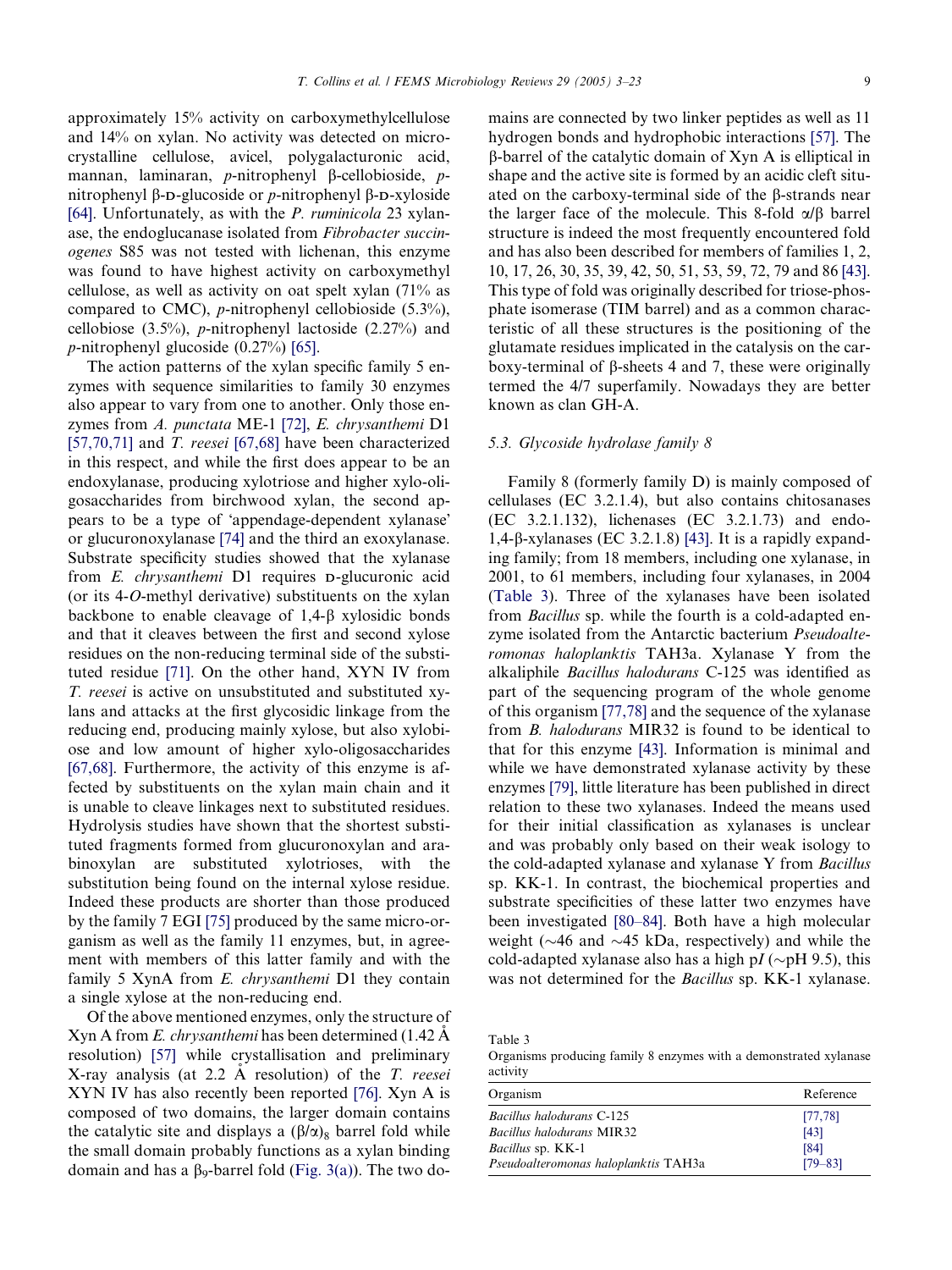In addition, both were found to be optimally active at pH 6.5 and are solely active on xylan, being more active on birchwood than oat spelt xylan and being inactive on cellulose, carboxymethylcellulose, starch, lichenan and chitosan (this latter substrate was only tested for the cold-adapted xylanase). The cold-adapted xylanase was found to hydrolyse xylan to principally xylotriose and xylotetraose and was most active on long chain xylo-oligsaccharides. Similar to family 11 xylanases, a large substrate binding cleft containing at least six xylose binding residues, with the catalytic site in the middle, was proposed [\[80\]](#page-16-0). However, unlike family 10 and 11 xylanases this enzyme was found to catalyse hydrolysis with inversion of the anomeric configuration and, under the conditions used, was found to be inactive on aryl-b-glycosides of xylose, xylobiose and xylotriose.

This cold-adapted xylanase folds into a distorted  $(\alpha/\alpha)$ <sub>6</sub> barrel [\(Fig. 3\(b\)\)](#page-5-0) formed by six inner and six outer  $\alpha$  helices [\[82,83\]](#page-16-0) and as such can be classified with family 48 in clan GH-M [\[43\].](#page-15-0) This topology has also been observed for family 9 endoglucanases, family 15 glucoamylases, family 48 cellobiohydrolases and a family 65 maltose phosphorylase [\[55,85,86\].](#page-15-0) However, in contrast to the common  $(\alpha/\alpha)_6$  barrel proteins, the cold-adapted enzyme has an extra  $\alpha$ -helix near the amino terminus. The globular core has an overall distorted spherical shape with a long acidic cleft running across the molecular surface at the N-terminal end of the inner helices while the proposed catalytic residues (glutamate and aspartate) are located close to each other near the middle of the cleft.

As the three-dimensional structure is believed to be comparable for members of the same family, the  $(\alpha/\alpha)$ <sub>6</sub> barrel fold described above can probably be extended to the other family 8 xylanases. Furthermore, one would expect these enzymes to operate with inversion of the anomeric configuration [\[80,87\]](#page-16-0), with an aspartic and glutamic acid residue as proton acceptor and proton donor, respectively [\[56,83\]](#page-15-0).

# 5.4. Glycoside hydrolase family 10

This family consists of endo-1,4- $\beta$ -xylanases (EC 3.2.1.8), endo-1,3- $\beta$ -xylanases (EC 3.2.1.32) and cellobiohydrolases (EC 3.2.1.91) [\[43\]](#page-15-0). The major enzymes of this family are endo-1,4- $\beta$ -xylanases, however, substrate specificity studies have revealed that these may not be entirely specific for xylan and may also be active on low molecular mass cellulose substrates [\[88,89\]](#page-17-0), in particular on aryl-cellobiosides [\[90,91\]](#page-17-0) and certain cello-oligosaccharides [\[45,88\].](#page-15-0) In effect, it has been found that the replacement of one or two xylose residues by glucose is normally tolerated by the xylanases of this family, with this generally resulting in a lowered catalytic efficiency [\[90\]](#page-17-0). In consonance with family 11 xylanases, but in contrast to the cold-adapted family 8 xylanase, members of this family are also capable of hydrolyzing aryl b-glycosides of xylobiose and xylotriose at the aglyconic bond [\[90,92,93\].](#page-17-0) Furthermore, these enzymes are highly active on short xylo-oligosaccharides, thereby indicating small substrate binding sites [\[90\].](#page-17-0) In effect, crystal structure analyses, kinetic analyses of activity on xylo-oligosaccharides of various sizes and end product analyses have indicated that family 10 xylanases typically have four to five substrate binding sites [\[90,94,95\].](#page-17-0) Hydrolysis studies have also shown that most family 10 xylanases can attack the xylosidic linkage on the nonreducing end of a substituted residue or  $1,3-\beta$  bond, but can only cleave at the third xylosidic linkage after a substituted residue and the second after a  $1,3-\beta$  bond [\[90\]](#page-17-0). This indicates that the subsites on the non-reducing side (i.e., subsites  $-1$ ,  $-2$ ) are more specific than those on the reducing side (subsite  $+1$ ) of the cleavage site.

Members of this family typically have a high molecular mass, a low pI and display an  $(\alpha/\beta)$ <sub>8</sub> barrel fold [\[40,43,58,95–105\]](#page-15-0) ([Fig. 3\(c\)](#page-5-0)) ([Table 4](#page-8-0)). The structure has been likened to a 'salad bowl', with one face of the molecule having a large radius (approximately  $45 \text{ Å}$ ) due to an elaborate loop architecture, while the opposite face, which consists of simple  $\alpha/\beta$  turns, has a radius of approximately  $30 \text{ Å}$ . This is similar to the fold described for family 5 enzymes and both are members of clan GH-A. Indeed, these two families are quite closely related and in addition to sharing a common fold they have the same type of catalytic mechanism and share several common residues [\[57,106\].](#page-15-0) However, the family 10 xylanases are a more closely related family and have a high percentage of spatially equivalent and identical residues as well as much smaller rms deviations between equivalent residues  $(0.95 \pm 0.11 \text{ Å})$  in its members [\[57\].](#page-15-0)

# 5.5. Glycoside hydrolase family 11

In contrast to all other families hitherto discussed, this family is monospecific, it consists solely of xylanases. Moreover, these xylanases are 'true xylanases' as they are exclusively active on D-xylose containing substrates. They have a lower catalytic versatility than family 10 xylanases and indeed the products of their action can be further hydrolyzed by the family 10 enzymes [\[90,92\]](#page-17-0). Like family 10 xylanases, these enzymes can hydrolyze aryl  $\beta$ -glycosides of xylobiose and xylotriose at the aglyconic bond, but in contrast to this family they are inactive on aryl cellobiosides. Furthermore, substituents or  $\beta$ 1,3 linkages represent a more serious hindrance to their activity, resulting in the production of larger products than family 10 xylanases [\[90\]](#page-17-0). Hydrolysis studies indicate that aldopentauronic acid, with an unsubstituted xylose residue at the non-reducing end [\[90,107\],](#page-17-0) and an isomeric xylotetraose, with the  $1,3-\beta$  bond at the non-reducing end [\[108\],](#page-17-0) are the smallest acidic and mixed linkage fragments liberated from heteroxylans and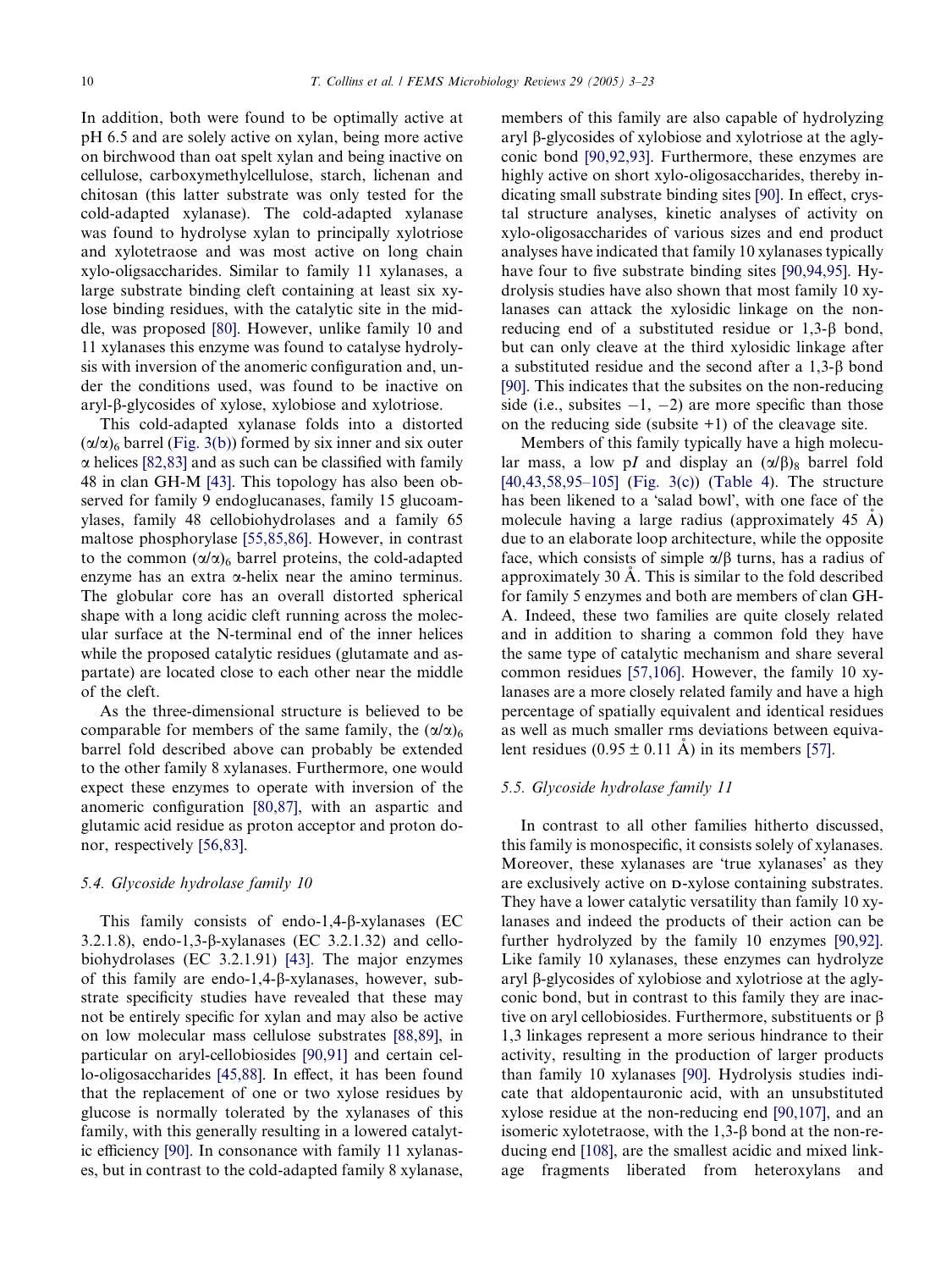<span id="page-8-0"></span>Table 4 Family 10 xylanases for which structural coordinates are available

| Protein                  | Organism                            | PDB accession code(s)                          | Ref.      |
|--------------------------|-------------------------------------|------------------------------------------------|-----------|
| Xylanase (Xyn 10A)       | Cellulomonas fimi                   | 1EXP, 1FH7, 1FH8, 1FH9, 1FHD, 1J01, 2EXO,      | [96]      |
|                          |                                     | 2HIS. 2XYL                                     |           |
| Xylanase A $(Xyn 10A)$   | Cellvibrio japonicus                | ICLX, 1E5N, 1XYS                               | [97]      |
| Xylanase $F$ (Xyn 10C)   | Cellvibrio japonicus                | 1US2, 1US3                                     | [99]      |
| Xylanase C (Xyn $10B$ )  | Cellvibrio mixtus                   | 1UQY, 1UQZ, 1UR1, 1UR2                         | [98]      |
| Xylanase Z               | Clostridium thermocellum NCIB 10682 | 1XYZ                                           | [100]     |
| Xylanase T-6             | Geobacillus stearothermophilus T-6  | 1HIZ, 1R85, 1R86, 1R87                         | [43, 101] |
| $X$ ylanase ( $X$ yn A2) | Geobacillus stearothermophilus T-6  | 1N82                                           | [40]      |
| Xylanase $A$ (Xyn $A$ )  | Penicillium simplicissimum BT2246   | 1B30, 1B31, 1B3V, 1B3W, 1B3X, 1B3Y, 1B3Z, 1BG4 | $[102]$   |
| $X$ <sub>Vs</sub> $1$    | Streptomyces halstedii JM8          | 1N <sub>O6</sub>                               | [103]     |
| Xylanase A               | Streptomyces lividans               | 1E0V, 1E0W, 1E0X, 1XAS, 1OD8                   | [95]      |
| $\beta$ -1,4-Xylanase    | Streptomyces olivaceoviridis E-86   | 1ISV, 1ISW, 1ISX, 1ISY, 1ISZ, 1ITO, 1XYF       | [104]     |
| Xylanase                 | Thermoascus aurantiacus             | 1FXM, 1GOK, 1GOM, 1GOO, 1GOO, 1GOR, 1I1W,      | [58, 105] |
|                          |                                     | 111X, 1K6A, 1TAX, 1TIX, 1TUX                   |           |
| Xylanase B               | Thermotoga maritima                 | 1VBR, 1VBU                                     | $[43]$    |

Table 5

Family 11 xylanases for which structural coordinates are available

| Protein       | Organism                                       | PDB accession code(s)                                | Ref.  |
|---------------|------------------------------------------------|------------------------------------------------------|-------|
| Xylanase C    | Aspergillus kawachii                           | 1BK1                                                 | [114] |
| Xylanase 1    | Aspergillus niger                              | 1UKR                                                 | [115] |
| Xylanase      | Bacillus agaradhaerens AC13                    | 1H4G, 1H4H, 1QH6, 1QH7                               | [116] |
| Xylanase A    | Bacillus circulans                             | 1BCX, 1BVV, 1C5H, 1C5I, 1HV0, 1HV1, 1XNB, 1XNC, 2BVV | [117] |
| Xylanase      | Bacillus subtilis B230                         | 1IGO                                                 | [118] |
| Xylanase A    | Bacillus subtilis subsp. subtilis str. 168     | 1AXK                                                 | [119] |
| Xyn 11A       | Chaetomium thermophilum                        | 1H1A                                                 | [120] |
| Xylanase XynB | Dictyoglomus thermophilum Rt46B.1              | 1F5J                                                 | [121] |
| Xyn 11A       | Nonomuraea flexuosa                            | 1M4W                                                 | [120] |
| Xylanase      | Paecilomyces varioti Bainier                   | 1PVX                                                 | [122] |
| Xylanase      | Streptomyces sp. S38                           | 1HIX                                                 | [123] |
| Xylanase      | <i>Thermomyces</i> lanuginosus                 | 1YNA                                                 | [124] |
| Xylanase      | Trichoderma harzianum E58 (Hypocrea lixii E58) | 1XND                                                 | [125] |
| Xylanase 1    | Trichoderma reesei (Hypocrea jecorina          | 1XYN                                                 | [126] |
| Xylanase 2    | Trichoderma reesei (Hypocrea jecorina)         | IENX, IRED, IREE, IREF, IXYO, IXYP                   | [127] |

rhodymenan, respectively. Others have, however, suggested that this isomeric xylotetraose may contain a 1,4- $\beta$  bond at the non-reducing end, with the 1,3- $\beta$  linkage occurring subsequent to this bond [\[90,109\]](#page-17-0). In further contrast to the family 10 xylanases, but in common with the family 8 cold-adapted xylanase, these enzymes are most active on long chain xylo-oligosaccharides and indeed it has been found that they have larger substrate binding clefts, e.g., family 11 xylanases from Schizophyllum commune and A. niger have at least seven subsites [\[110,111\],](#page-17-0) while, as has already been stated, family 10 enzymes are reported to have four to five subsites [\[90,94,95\]](#page-17-0). Further differences between family 10 and 11 xylanases include their stereochemistry of protonation and the effect of  $\omega$ -epoxyalkyl glycosides of xylose and xylo-oligosaccharides on their activity; family 10 xylanases are anti-protonators and are unaffected by the  $\omega$ -epoxyalkyl glycosides while family 11 xylanases are syn-protonators and are inactivated by the  $\omega$ -epoxyalkyl glycosides [\[88,112,113\]](#page-17-0).

Family 11 enzymes are generally characterized by a high pI, a low molecular weight, a double displacement catalytic mechanism, two glutamates acting as the catalytic residues and a  $\beta$ -jelly roll fold structure [\[114–127\]](#page-17-0) (Table 5) [\(Fig. 3\(d\)](#page-5-0)). The structure consists principally of b-pleated sheets formed into a two-layered trough that surrounds the catalytic site. Two [\[48\],](#page-15-0) or perhaps three  $[128]$ ,  $\beta$ -sheets are present and the hydrophobic faces of these are packed against each other to form the hydrophobic core of the protein. Only one  $\alpha$ -helix is present and this is typically packed against the hydrophobic face of the second  $\beta$ -sheet. This type of structure has also been described for family 12 endoglucanases and thus both families have been grouped into the same clan, clan GH-C.

# 5.6. Glycoside hydrolase families 7 and 43

To date, only one enzyme exhibiting xylanase activity has been identified and studied in each of these families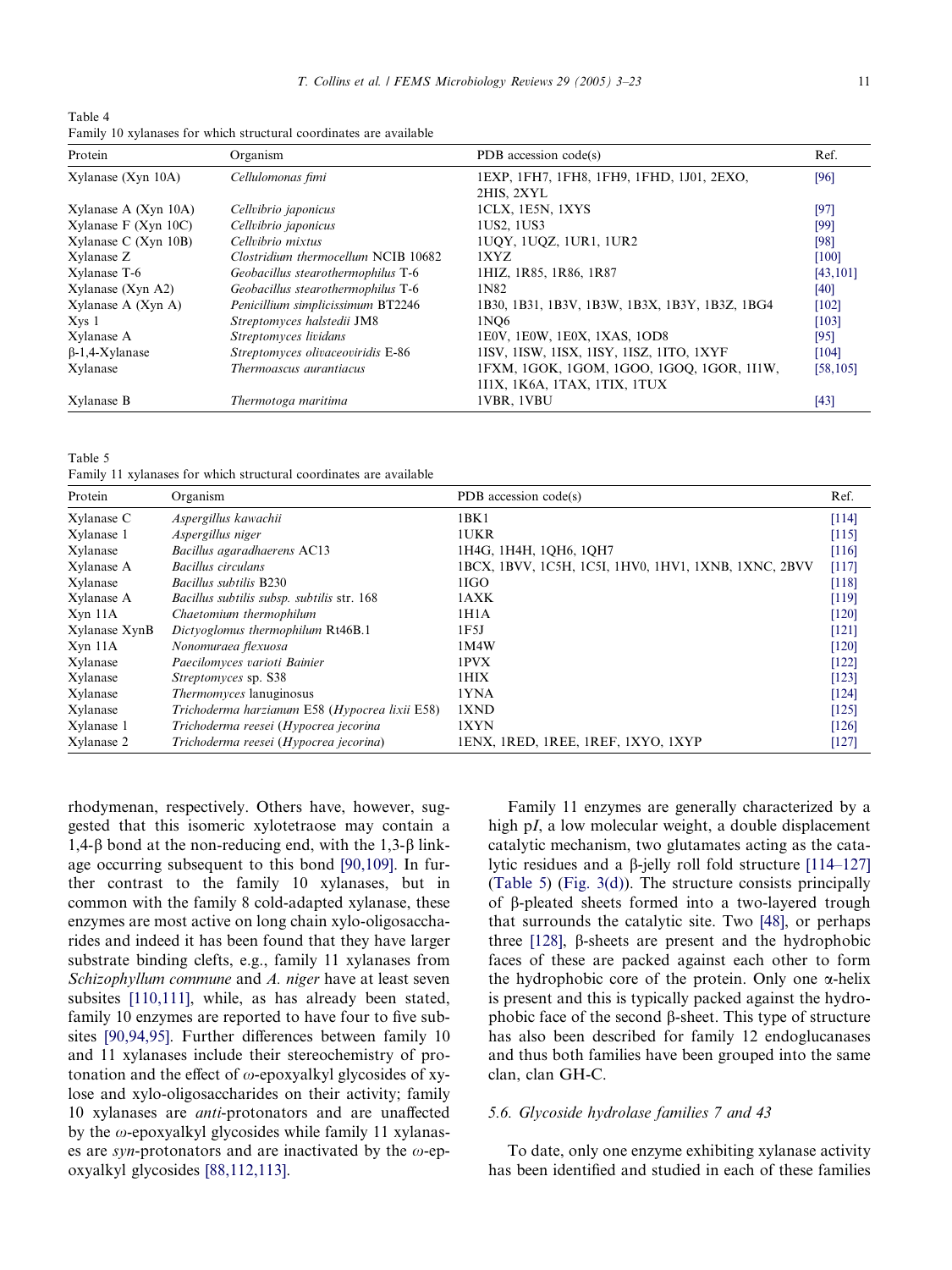and thus their importance as xylanase containing families is unclear. In addition, neither enzyme studied is a true xylanase; the family 7 enzyme, EGI (Cel7B) from T. reesei, is a non-specific endo-b-1,4-glucanase (EC 3.2.1.4) [\[75,129–131\]](#page-16-0) and the family 43 XYND from Paenibacillus polymyxa has both xylanase and  $\alpha$ -L-arabinofuranosidase activities [\[132\]](#page-18-0).

The family 7 endoglucanase I (EGI) from T. reesei is not produced during growth on xylan [\[75\]](#page-16-0) and while its activity on cellulose (hydroxyethylcellulose) is only slightly higher than that on xylan (beechwood and grass), its activity on cello-oligosaccharides  $(G_3, G_5)$  is 10-fold higher than that on xylo-oligosaccharides  $(X_3,$  $X_5$ ) [\[130\]](#page-18-0). Hydrolyses of both these substrates takes place in the same active site but a shift in the bond cleavage frequency appears to occur towards the non-reducing end linkages in xylo-oligosaccharides [\[75,130\].](#page-16-0) This enzyme has characteristics in common with both family 10 and 11 xylanases. As for the former family, it has a high molecular weight and low pI as well as a small substrate binding site, approximately four subsites, with the catalytic site in the middle. On the other hand, like family 11 xylanases, this enzyme displays a  $\beta$ -jelly roll fold [\[131\]](#page-18-0) ([Fig. 3\(e\)\)](#page-5-0) and produces aldopentauronic acid and isomeric xylotetraose as the shortest acidic and mixed linkage fragments from glucuronoxylan and rhodymenan, respectively [\[75\].](#page-16-0) However, even though the core structures of this enzyme and the family 11 xylanases are similar, differences, such as: variations in the location, length and orientation of the structural elements outside of this core, the presence of four short helical segments as opposed to one in the family 11 xylanases and differences in the type and conformation of the amino acid residues lining the active site, results in family 7 enzymes being classified in clan GH-B with family 16 enzymes and not in clan GH-C with the family 11 enzymes.

The family 43 enzyme (XYND) has a molecular weight of 64 kDa and was found clustered with a lichenase gene, with only 155bp separating the two genes, in Paenibacillus polymyxa. Unfortunately however, additional studies of the physicochemical or functional characteristics of this enzyme have not been carried out. Further putative family 43 xylanases in Caldicellulosiruptor sp. [\[133,134\]](#page-18-0), C. acetobutylicum [\[59\],](#page-15-0) Bifidobacterium longum [\[135\]](#page-18-0) and Bacillus sp. [\[61\]](#page-16-0) have also been inferred on the basis of sequence homology to the above enzyme but xylanase activity has apparently not been confirmed by functional analysis. Indeed, members of this family have not been as thoroughly studied as some of the other glycoside hydrolase families and the structure of only one member has been determined, indicating that members of this family may display a five-blade  $\beta$ -propeller fold [\(Fig. 3\(f\)\)](#page-5-0). Furtherrmore, a glutamate and aspartate in the centre of a long V-shaped surface groove formed across the face of the propeller

have been suggested as the catalytic residues [\[54\]](#page-15-0). The family is grouped with family 62 in clan GH-F [\[43,54\]](#page-15-0) and, as has also been demonstrated for family 8 enzymes, its members are believed to catalyze hydrolysis via the single displacement mechanism.

# 6. Extremophilic xylanases

The preponderance of xylanases studied are of fungal or bacterial origin and in the majority of cases are found to be optimally active at, or near, mesophilic temperatures (approximately 40–60  $^{\circ}$ C) [\[16,18\]](#page-14-0) and neutral (in particular for bacterial xylanases) or slightly acidic (in particular for fungal xylanases) pHs. Nevertheless, xylanases have also been reported which are not only stable, but active, at the extremes of pH and temperature. Indeed, xylanases active at temperatures ranging from 5 to 105 °C [\[4,80,81\],](#page-14-0) pH's from 2 to 11 [\[4,114,136\]](#page-14-0) and NaCl concentrations as high as 30% [\[137,138\]](#page-18-0) have been reported. These are produced by micro-organisms which have colonized environments that may be said to be extreme from an anthropocentric point of view and which produce enzymes adapted to these extreme habitats. Of the extremophilic xylanases, the thermophiles, alkaliphiles and acidophiles have been the most extensively studied while cold-adapted xylanases have been much less investigated.

# 6.1. Thermophiles

A number of thermophilic (optimal growth at 50–80  $\degree$ C) and hyperthermophilic (optimal growth at >80 °C) xylanase producing micro-organisms have been isolated from a variety of sources, including terrestrial and marine solfataric fields, thermal springs, hot pools and self-heating decaying organic debris [\[6,128,139–](#page-14-0) [142\]](#page-14-0). The majority of the xylanases produced have been found to belong to families 10 and 11, with as yet, no reported studies of thermophilic xylanases belonging to any of the other glycoside hydrolase families. Interestingly, the gene for the thermostable xylanase (halflife of 8 minutes at 100  $^{\circ}$ C) from the extreme thermophilic archaeon Thermococcus zilligii [\[143\]](#page-18-0) has thus far proven refractory to cloning with family 10 and 11 consensus primers [\[141\]](#page-18-0), suggesting that this enzyme may belong to one of the other less well studied glycoside hydrolase families described in this paper (i.e., families 5, 7, 8 or 43) or indeed to another as yet unknown xylanase family.

Family 10 xylanases have been isolated from various thermophilic and hyperthermophilic organisms, including Thermotoga sp. [\[34,144\],](#page-15-0) Caldicellulosiruptor sp. [\[145\]](#page-18-0), Rhodothermus marinus [\[146\],](#page-18-0) Bacillus stearothermophilus [\[147\]](#page-18-0), Thermoascus aurantiacus [\[58\]](#page-15-0) and C. thermocellum [\[58\]](#page-15-0). Indeed, a family 10 xylanase, XynA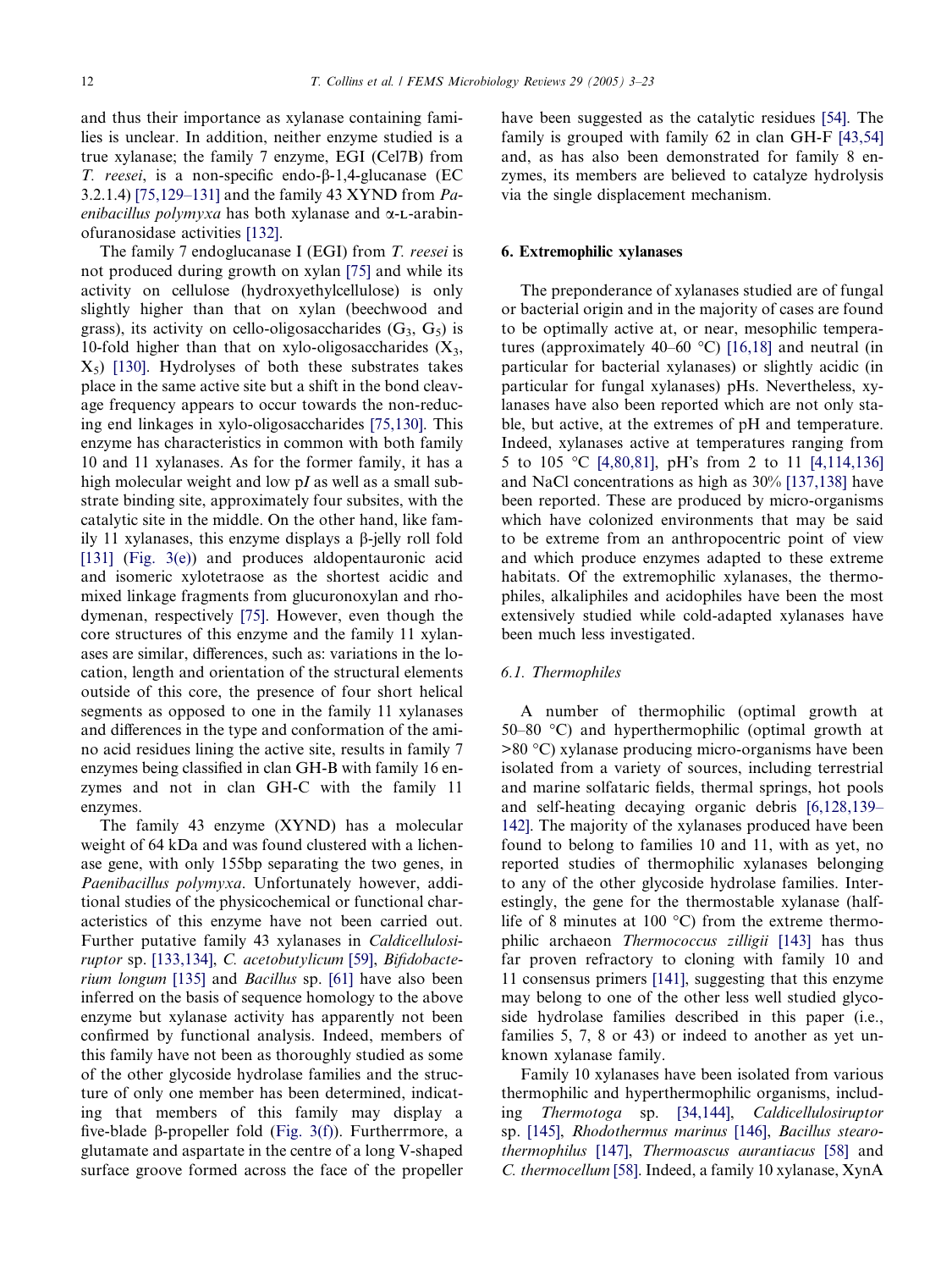from Thermotoga sp. strain FjSS3-B.1 is one of the most thermostable xylanases reported to date with an apparent optimum temperature for activity of 105  $\degree$ C and a half-life of 90 minutes at 95 °C [\[148\]](#page-18-0). While less frequent, family 11 thermophilic xylanases have also been isolated, with those from Thermomyces lanuginosus [\[6,149\]](#page-14-0), Paeci-lomyces varioti [\[122\],](#page-18-0) Caldicellulosiruptor sp Rt69B.1. [\[133\],](#page-18-0) Dictyoglomus thermophilum [\[121\],](#page-18-0) Chaetomium thermophilum [\[120\]](#page-17-0), Nonomuraea flexuosa [\[120\]](#page-17-0) and Bacillus strain D3 [\[128,150\]](#page-18-0) being the most thoroughly investigated. Those from Nonomuraea flexuosa and Dictyoglomus thermophilum are among the most stable, with apparent temperature optima of 80 and 85  $\degree$ C, respectively. In addition to the above mentioned xylanase producing bacteria a number of xylanase producing hyperthermophilic archaea have also been recently reported: Thermococcus zilligii [\[143\],](#page-18-0) Pyrococcus furiosus [\[143\],](#page-18-0) Sulfolobus solfataricus [\[140\]](#page-18-0), Pyrodictium abyssi [\[151,152\]](#page-18-0) and a number of *Thermofilum* strains [\[153\]](#page-19-0).

Crystal structure analyses, sequence alignments and mutagenesis studies have indicated that mesophilic and thermophilic xylanases are very similar and that enhanced stability is probably due to an array of minor modifications, with many xylanases using unique strategies to improve their thermostability. These modifications include: an increase in the number of salt bridges and hydrogen bonds [\[120,124\],](#page-17-0) an improved internal packing [\[120\]](#page-17-0), an increased number of charged surface residues [\[154\],](#page-19-0) the presence, often as tandem repeats, of thermostabilising domains [\[34,144,155\]](#page-15-0), and/or the introduction of disulphide bridges, in particular at the N- or C- termini or in the  $\alpha$ -helix regions [\[122,156,157\].](#page-18-0) Recently, the thermostabilising role of calcium on a modular family 10 xylanase was demonstrated [\[146\]](#page-18-0) while the *Bacillus* D3 xylanase was also shown to use a very unique adaptation strategy. Here a series of surface aromatic residues form clusters or ''sticky patches'' between pairs of molecules and these intermolecular hydrophobic interactions are believed to contribute to the thermostability of this enzyme [\[128,150\].](#page-18-0) Collectively, or singly, all of the above mentioned modifications could improve the network of interactions within the protein, thereby leading to a more rigid and stable enzyme.

A number of comprehensive structural studies of thermal adaptation for family 10 and 11 xylanases have allowed identification of specific adaptation strategies for each family. For example, a comparison of the thermophilic xylanases from Thermoascus aurantiacus and C.thermocellum with mesophilic family 10 xylanases indicated that the thermostability in this family is a consequence of an improved hydrophobic packing, a favorable interaction of charged side chains with the helix dipoles as well as an increased proline content in the N-termini of helices [\[58\].](#page-15-0) In contrast, a recent comparative structural analysis of 5 thermophilic and 7 mesophilic family 11 enzymes suggested that a general thermostabilising adaptation in this family is a higher threonine to serine ratio (threonine has a high b-forming propensity), an increased number of residues in the bstrands and frequently an additional  $\beta$ -strand B1 at the N-terminus [\[120\]](#page-17-0). It is evident that the structural differences between the families are the basis for this difference in adaptation strategies; family 10 enzymes have a high  $\alpha$ -helix content (approximately 40%) [\[95\]](#page-17-0) while family 11 enzymes have a high  $\beta$ -sheet content (greater than 50%) [\[120\]](#page-17-0).

# 6.2. Psychrophiles

Even though cold-temperature environments are the most abundant on earth [\[158\],](#page-19-0) only a small number of cold-adapted, or psychrophilic, xylanase producers have been identified. These encompass a wide range of organisms; two gram negative bacteria (Pseudoalteromonas haloplanktis TAH3a [\[80–83\]](#page-16-0) and Flavobacterium frigidarium sp. nov. [\[159\]](#page-19-0)), a gram positive bacterium (Clostrid-ium strain PXYL1 [\[160\]\)](#page-19-0), a yeast isolate (Cryptococcus adeliae [\[161\]](#page-19-0)), krill (Euphasia superba [\[162\]\)](#page-19-0), a number of fungi (Penicillium sp., Alternaria alternata and Phoma sp. 2 [\[163\]](#page-19-0)) and a number of basidiomycetes (e.g., Coprinus psychromorbidus [\[164\]](#page-19-0)). All have been isolated from the Antarctic environment, but, apart from the bacterial family 8 xylanase from Pseudoalteromonas haloplanktis TAH3a (pXyl) and the Cryptococcus adeliae family 10 xylanase  $(X_B)$ , studies of the xylanases produced are minimal. Indeed, only these two xylanases and two xylanases, xylanases A and B, from Antarctic krill have been purified and characterized.

In accordance with most other psychrophilic enzymes investigated to date [\[165–167\]](#page-19-0), the common features of the psychrophilic xylanases studied are a low temperature optimum, high catalytic activities at low temperatures and poor stability [\(Fig. 4\)](#page-11-0). Indeed, comparative studies of  $pXyl$  and  $X_B$  with mesophilic xylanases showed that these enzymes have a higher catalytic activity at low and moderate temperatures, having, respectively, 10 and 3 times higher activity at  $5^{\circ}$ C and 3 and 2 times higher activity at 30  $^{\circ}$ C [\[80\]](#page-16-0). Moreover, all psychrophilic enzymes studied display high catalytic activity at low temperatures. At 5  $\degree$ C, activity of pXyl is 60% of the maximum while xylanases A and B from Euphasia superba display, respectively, approximately 30% and 40% of their maximum activity. In comparison, a mesophilic xylanase showed less than 5% of its maximum activity at this temperature [\[80\].](#page-16-0) Likewise, the apparent optimal temperatures for activity of pXyl,  $X_B$  and the microfungal xylanases, which are, respectively, approximately 25, 9 and 10–30  $\degree$ C lower than that of the mesophilic reference xylanases used, gives further evidence of the adaptation to cold environments of these enzymes. Poor thermal stability of the psychrophilic xylanases studied is indicated by short half-lives (e.g., at 55  $\degree$ C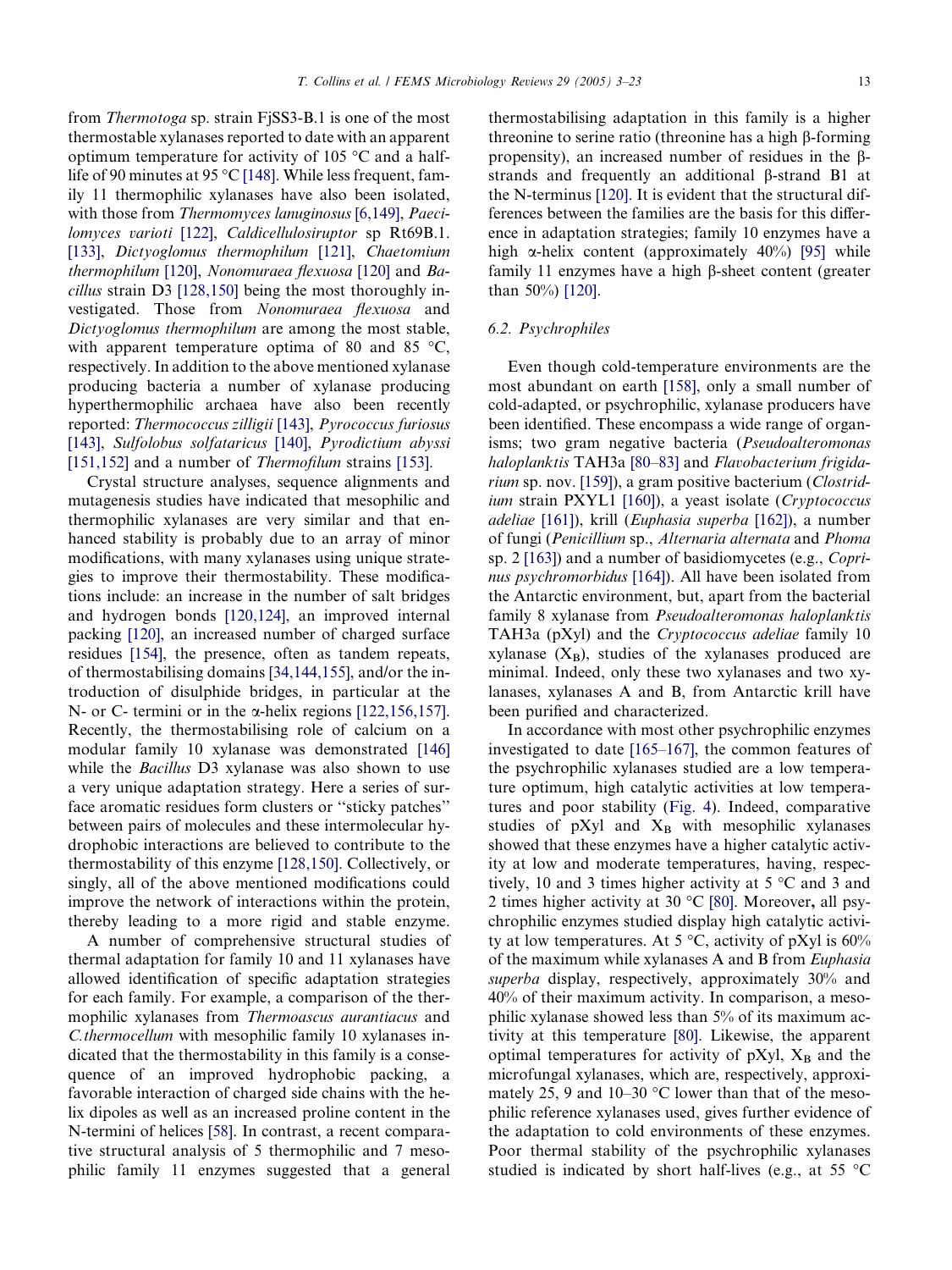<span id="page-11-0"></span>

Fig. 4. (a) Unfolding as monitored by differential scanning calorimetry at a scan rate of  $1 \text{ K min}^{-1}$  and (b) thermodependence of activity of the cold-adapted family 8 xylanase pXyl (circles, solid lines), the mesophilic family 11 xylanase Xyl1 [\[206\]](#page-20-0) (squares, dashed lines) and the thermophilic family 8 endoglucanase CelA [\[55,207\]](#page-15-0) (triangles, short dashed lines). Baseline subtracted DSC data have been normalized for protein concentration. The lower molecular weight of the mesophilic enzyme gives rise to the observed low calorimetric enthalpy.

pXyl has a 12 times shorter half-life of inactivation than a mesophilic xylanase) and low denaturation temperatures (pXyl shows a 10  $\rm{^{\circ}C}$  and  $\rm{X_B}$  a 14  $\rm{^{\circ}C}$  decrease in melting temperature compared to mesophilic reference xylanases) while a lower chemical stability of the coldadapted family 8 xylanase is demonstrated by short half-lives of guanidine hydrochloride inactivation and unfolding [\[81\].](#page-16-0)

Fluorescence monitoring of acrylamide quenching indicated that, in addition to a reduced stability and increased low temperature activity, the family 8 coldadapted xylanase has an increased flexibility compared to a thermophilic homologous enzyme (CelA from C. thermocellum) [\[81\]](#page-16-0). Indeed, this supports the hypothesis that efficient catalysis at low temperatures is brought about by an increased flexibility of the molecular edifice, thereby allowing the molecular motions necessary for activity in the low temperature, low energy environment but also leading to the observed reduced stability.

At the structural level, it was found that, when compared to a thermophilic and mesophilic homolog, respectively, the family 8 and yeast cold-adapted xylanases are both distinguished by a number of discrete modifications which could give rise to a decrease in the stability, and hence an increase in the flexibility, of the molecular structure. The Pseudoalteromonas haloplanktis TAH3a xylanase is characterised by a reduced number of salt-bridges and an increased exposure of hydrophobic residues [\[82,83\]](#page-16-0), while the family 10 yeast xylanase is characterized by a less compact hydrophobic packing, the loss of one salt bridge and a destabilization of the helix macrodipoles [\[161\].](#page-19-0) Indeed it can be seen that these modifications are an extension of those observed between thermophilic and mesophilic xylanases, however, further analysis of psychrophilic xylanases, especially comparative studies with more closely related and better characterised homologs are necessary to better understand temperature adaptation in these enzymes. In particular, further comparative studies of family 10 and 11 psychrophilic xylanases would be most beneficial.

# 6.3. Alkaliphiles and acidophiles

While the majority of natural environments on earth are essentially neutral, with pH values of between 5 and 9, habitats with extreme pHs are also common, in particular in geothermal regions, carbonate laden soils, soda deserts and soda lakes such as found in Egypt (Wadi Natrun), the African Rift valley (Lakes Magadi and Nakuru in Kenya), Central Asia, Western USA (Yellowstone National Park) and Southern Europe (Vulcano Island, Italy), Indeed, xylanase producing alkaliphilic micro-organisms, which typically grow optimally at pH values above 9, and acidophiles, which grow optimally between pH 1 and 5, have been isolated from these environments [\[136,168,169\]](#page-18-0) and also from such sources as kraft pulp [\[170\],](#page-19-0) pulp and paper industry wastes [\[171\]](#page-19-0), decomposing organic matter [\[172\],](#page-19-0) faeces [\[168\]](#page-19-0), plant sources [\[173\],](#page-19-0) soils [\[136,174\]](#page-18-0) and even from neutral environments where they are found coexisting with neutrophilic micro-organisms [\[168\].](#page-19-0)

The first report of a xylanase produced by an alkaliphilic micro-organism was as early as 1973 for a xylanase from Bacillus sp. C-59-2 [\[175\]](#page-19-0) and since this initial finding a number of xylanases have been isolated from various acidophilic and alkaliphilic micro-organisms. These include family 10 and 11 xylanases from a number of Bacillus sp. [\[116,147,174\]](#page-17-0), Trichoderma sp. [\[126,127,176\]](#page-18-0), *Aspergillus* sp. [\[114,115\]](#page-17-0), *Penicillium* sp. [\[136\]](#page-18-0), Acidobacterium sp. [\[177\]](#page-19-0) and Cryptococcus sp. [\[178\]](#page-19-0). In addition, family 8 xylanases have been isolated from alkalophilic B. halodurans C-125 [\[77,78\]](#page-16-0) and B. halodurans MIR32 [\[43\]](#page-15-0), however analysis of the amino-acid sequences indicates that these may be intracellu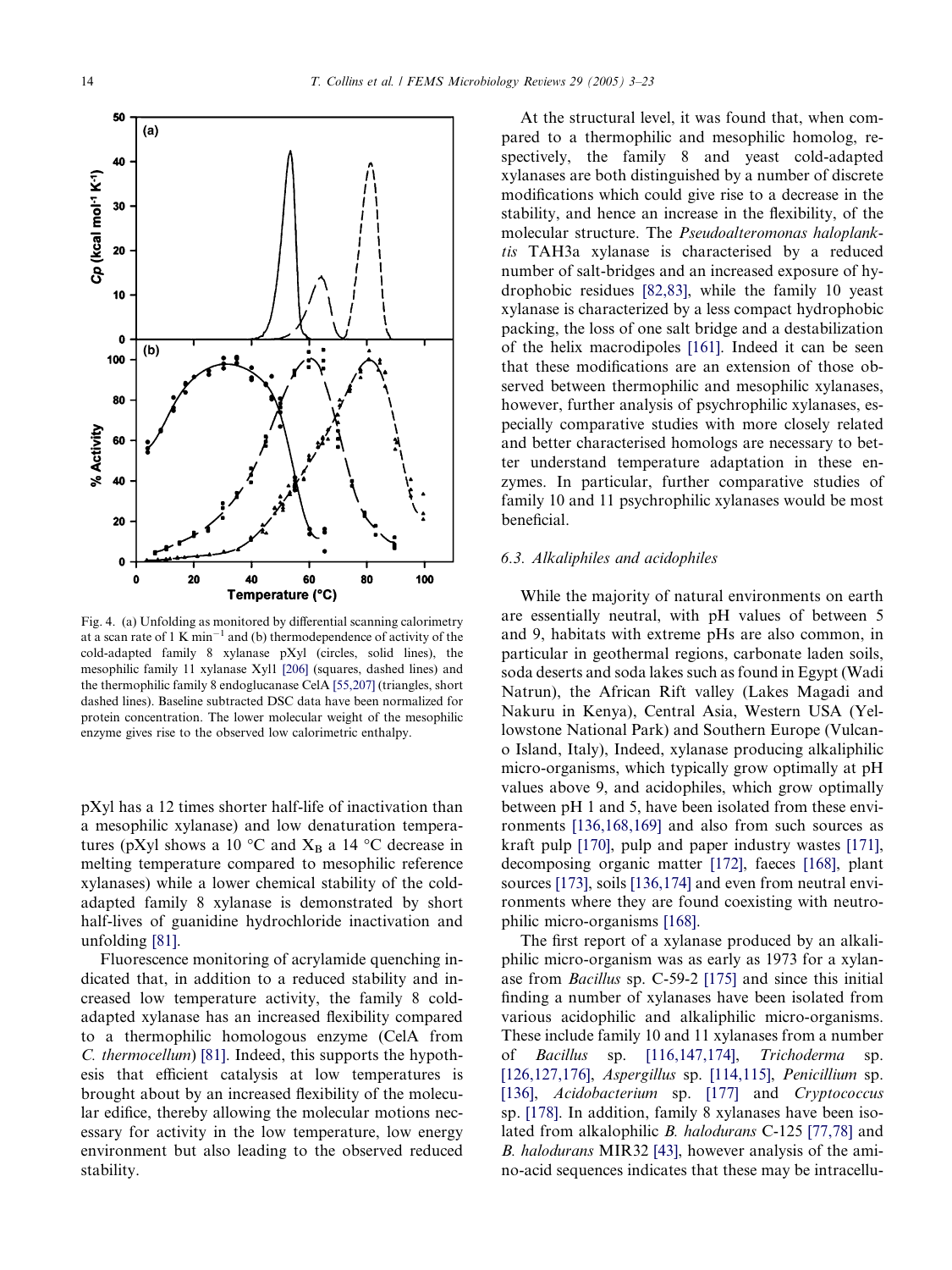lar enzymes and thus may not be adapted to the environment of their hosts.

Many of the alkaliphilic microorganisms studied have been found to produce xylanases with pH optima in the near neutral region but with relatively high activities being retained in alkaline conditions. In addition, a number of xylanases with more alkaline pH optima have also been isolated and one the most alkaliphilic xylanases reported to date is XylB from Bacillus sp. AR-009, which has a pH optimum of pH 9–10 [\[169\].](#page-19-0) Other highly alkaliphilic xylanases include xylanase J from Bacillus sp. strain 41M-1 [\[174\]](#page-19-0) and a xylanase from Bacillus *pumilus*  $13_a$  [\[172\]](#page-19-0), both of which have a pH optimum of 9. Much fewer acidophilic than alkaliphilic xylanases have been studied and the most important of these are the family 10 and 11 members from T. reesei [\[126\]](#page-18-0) A. niger [\[115\],](#page-17-0) Aspergillus kawachii [\[114,179\]](#page-17-0), Cryptococcus sp. S-2 [\[178\]](#page-19-0) and Penicillium sp. 40 [\[136\]](#page-18-0). The latter three of these are among the most acidophilic of the studied xylanases with a pH optimum of 2 and stability over a broad pH range; the Penicillium sp. 40 xylanase is stable from pH 2 to pH 5 [\[136\]](#page-18-0) and the A. kawachii XynC is stable at pH 1–9 [\[114,179\].](#page-17-0)

The pH activity profiles of enzymes are highly dependent on the  $pK_a$ s of the catalytic residues which are themselves dependent on the local environment and hence on the nature of the amino-acids in the vicinity of the catalytic residues. A recent study of a family 11 xylanase showed that, in general, residues that contribute positive charges and hydrogen bonds serve to lower the  $pK_a$  values with shorter bonds having a more pronounced effect. The chemical nature of the donor is also important, with COOH being more effective than OH and CONH<sub>2</sub> [\[180\].](#page-19-0) In contrast to this, neighbouring carboxyl groups can either lower or raise the  $pK_a$ values of the catalytic glutamic acids depending upon the electrostatic linkage of the residues involved in the interaction [\[180\]](#page-19-0). In fact it has been noted that family 11 acidophilic xylanases have an aspartic acid residue hydrogen bonded to the general acid/base catalyst which is replaced by an asparagine in the xylanases active under more alkaline conditions [\[114,126,181,182\].](#page-17-0) This residue influences the pH dependence of activity and mutation of this aspartic acid to its amide derivative in the A. kawachii acidophilic xylanase resulted in an upward shift of the pH optimum from pH 2 to a pH of 5. Indeed, tertiary structure analysis of this enzyme [\[114\]](#page-17-0) as well as of the family 11 xylanases from T. reesei [\[126\]](#page-18-0) and A. niger [\[115\]](#page-17-0) indicated that adaptation to low pH is brought about by an increase in negative charge and a substitution and reorientation of residues, in particular aromatic residues, in the active sites. In contrast, a random mutagenesis study of a Neocallimastix patriciarum xylanase indicated that an increased negative charge and increased hydrophobicity increased the pH optimum of this enzyme [\[183\]](#page-19-0).

Stability at the extremes of pH appears to be characterized by a spatially biased distribution of charged residues. The acidophilic and acid stable xylanase from A. kawachii, for example, is characterized by a concentration of acidic residues on its surface [\[114\]](#page-17-0) which are believed to reduce electrostatic repulsion of the positively charged residues at low pHs. In contrast, enzymes stable in alkaline conditions are typically characterized by a decreased number of acidic residues and an increased number of arginines. Furthermore, a recent comparative structural study of family 11 enzymes suggests a correlation between pH activity/stability and the number of salt bridges, with acidophilic xylanases having much less of these interactions than their alkaliphilic homologs [\[120\].](#page-17-0) Indeed it was even suggested that adaptation to high pH may occur via a similar mechanism to adaptation to high temperatures [\[120\]](#page-17-0).

#### 7. Application of xylanases: extremophilic xylanases

Global markets for industrial enzymes grew from  $\epsilon$ 1 billion in 1995 [\[184\]](#page-19-0) to almost  $\epsilon$ 2 billion in 2001 [\[185\]](#page-19-0) and continue to increase as new enzymes and applications are discovered. In the grain-processing enzymes sector alone (which currently accounts for approximately 25–28% of total enzyme sales) an increase in market value from  $\epsilon$ 510 million in 2001 to  $\epsilon$ 760 million in 2010 has been forecasted [\[185\].](#page-19-0) Presently the technical industries, dominated by the detergent, starch, textile and fuel alcohol industries, account for the majority of the total enzymes market, with the feed and food enzymes together totaling only about 35%. Recently however, sales in some of the major technical industries has stagnated (3% drop in 2001) while sales in both the food and feed industries are increasing, with annual growth rates of approximately 4–5% being forecasted [\[185\]](#page-19-0).

Hydrolases constitute approximately 75% of the markets for industrial enzymes, with the glycosidases, including cellulases, amylases and hemicellulases, constituting the second largest group after proteases [\[186\].](#page-19-0) Xylanases constitute the major commercial proportion of hemicellulases but represent only a small percentage of the total enzyme sales. The sales figures are expected to increase however, as these enzymes have attracted increasing attention due to their potential for use in several applications. In effect, the United States Patent and Trademark Office [\(http://www.uspto.gov/](http://www.uspto.gov/)) lists 468 patents introduced since 2001 with reference to xylanases (search field  $=$  all fields).

Xylanases have potential applications in a wide range of industrial processes, covering all three sectors of industrial enzymes markets [\[186\]](#page-19-0) and some of the most important of these are listed in [Table 6](#page-13-0). Other less well documented putative applications include: in brewing, to increase wort filterability and reduce haze in the final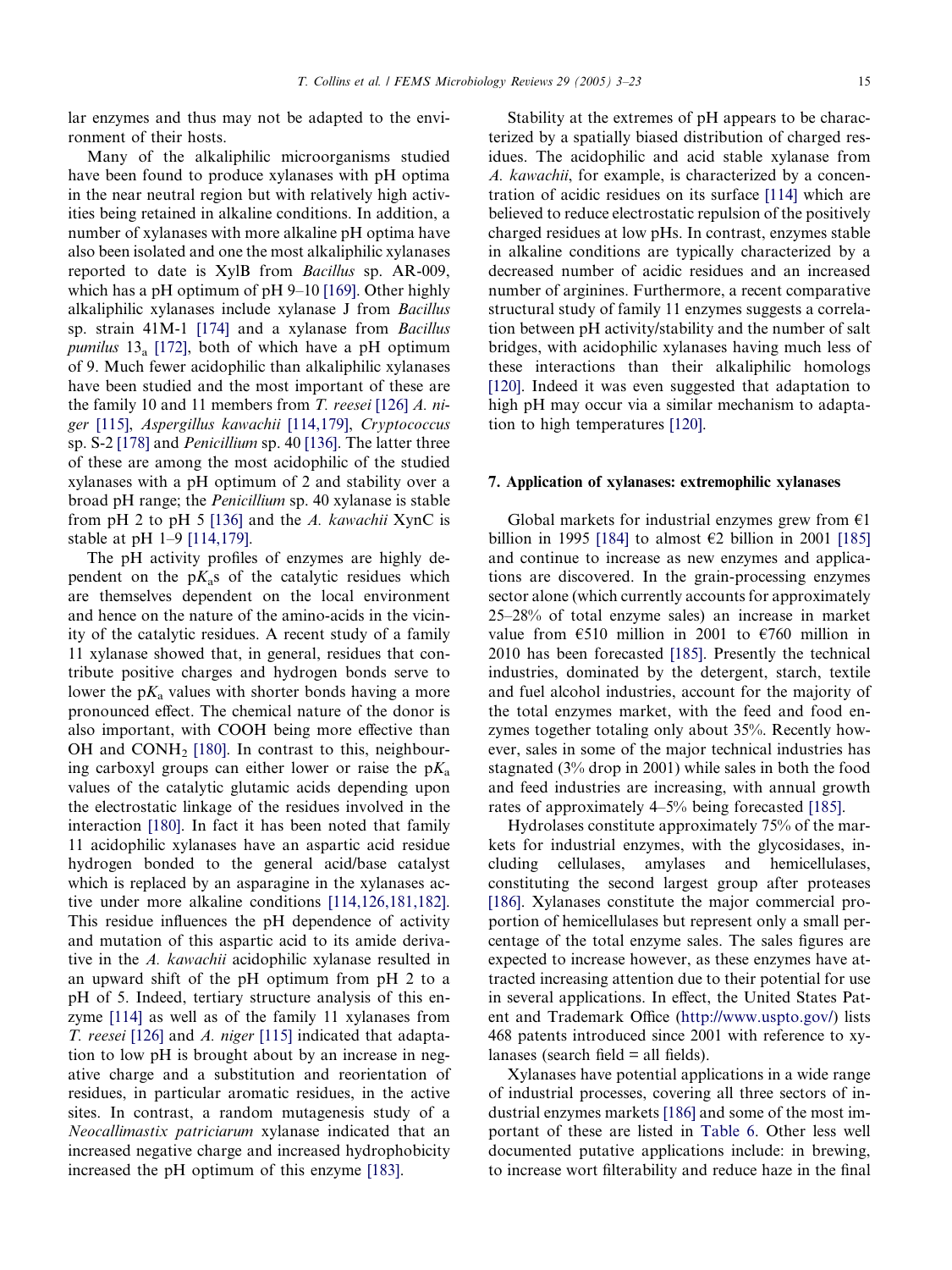<span id="page-13-0"></span>

| Table 6 |                                      |                                          |                                                                                      |                    |
|---------|--------------------------------------|------------------------------------------|--------------------------------------------------------------------------------------|--------------------|
|         | Potential applications for xylanases |                                          |                                                                                      |                    |
| Market  | Industry                             | Application                              | Function                                                                             | Reference          |
| Food    | Fruit and vegetable processing,      | Fruit and vegetable juices,              | Improves maceration and juice clarification, reduces viscosity. Improves extraction  | [186,196,197]      |
|         | brewing, wine production.            | nectars and purees, oils (e.g.,          | yield and filtration, process performance and product quality.                       |                    |
|         |                                      | olive oil, corn oil) and wines           |                                                                                      |                    |
|         | Baking                               | bakery products<br>Dough and             | Improves elasticity and strength of the dough, thereby allowing easier handling,     | [79,186,198]       |
|         |                                      |                                          | larger loaf volumes and improved bread texture.                                      |                    |
| Feed    | Animal feeds.                        | Monogastric (swine and poultry)          | Decreases the content of non-starch polysaccharides, thereby reducing the            | $[186, 199 - 201]$ |
|         |                                      | and ruminant feeds                       | intestinal viscosity and improving the utilization of proteins and starch. Improves  |                    |
|         |                                      |                                          | animal performance, increases digestability and nutritive value of poorly degradable |                    |
|         |                                      |                                          | feeds, e.g., barley and wheat.                                                       |                    |
|         | Technical Paper and pulp             | Biobleaching of kraft pulps              | Reduces chlorine consumption and toxic discharges.                                   | [5, 192]           |
|         |                                      | Bio-mechanical pulping                   | Facilitates the pulping process and reduces the use of mechanical pulping methods,   | [186]              |
|         |                                      |                                          | hence reduces energy consumption.                                                    |                    |
|         |                                      | Bio-modification of fibers               | Improves fibrillation and drainage properties of pulp, hence improving the process   | [186]              |
|         |                                      |                                          | efficiency and the paper strength.                                                   |                    |
|         |                                      | Bio-de-inking                            | Facilitates the de-inking process and reduces the use of alkali.                     | [186, 202]         |
|         | Starch                               | Starch-gluten separation                 | Reduces batter viscosity, improves gluten agglomeration and process efficiency.      | $[203]$            |
|         | Textiles                             | Retting of flax, jute, ramie, hemp, etc. | Enzymatic retting, reduces/replaces chemical retting methods.                        | 1,5,204]           |
|         | Bioremediation/Bioconversion         | Treatment of agricultural, municipal     | Treatment/recycling of wastes. Production of fermentable products, renewable fuel    | [1, 193, 194]      |
|         |                                      | and food industry wastes                 | (bioethanol) and fine chemicals.                                                     |                    |

product [\[187\]](#page-19-0); in coffee extraction and in the preparation of soluble coffee [\[7\];](#page-14-0) in detergents [\[188\]](#page-19-0); in the protoplastation of plant cells [\[4\];](#page-14-0) in the production of pharmacologically active polysaccharides for use as antimicrobial agents [\[107\]](#page-17-0) or antioxidants [\[189\]](#page-19-0); in the production of alkyl glycosides for use as surfactants [\[190\];](#page-20-0) and in the washing of precision devices and semiconductors [\[191\]](#page-20-0). The xylanases are frequently utilized alone, but are more commonly used in conjunction with other enzymes and in particular with other hydrolases, but also with proteases, oxidases, isomerases etc.

Many of the xylanases used in industry today appear to be of mesophilic and/or neutrophilic origin, yet enzymes from extremophilic sources may be of tremendous utility in many biotechnological processes. In particular, thermophilic enzymes could be used in applications where a cooling step would be uneconomical or where high temperatures are required to increase the bioavailability and/or solubility of substrates, to reduce viscosity and/or to reduce the risk of contamination. Acidophilic and alkaliphilic enzymes would obviously be beneficial in processes where extreme pH conditions are required or where adjustment of the pH to neutral conditions is uneconomical. On the other hand, coldadapted xylanases would be beneficial to those processes where heating is economically counterproductive or where low temperatures are required to avoid alteration of ingredient and/or product quality (e.g., flavour, colour etc.), to avoid microbial development and fermentation and/or to avoid product denaturation. In fact, enzymes which combine a number of extremophilic characteristics may be of the most use in industry.

The major current application of xylanases is in the pulp and paper industries where the high temperature  $(55-70 \degree C)$  and alkaline pH of the pulp substrate requires thermo-alkaliphilic enzymes for efficient biobleaching [\[5,192\]](#page-14-0). Thermo-alkaliphilic or even thermoacidophilic xylanases may also be of use in bioconversion processes where a variety of treatments, including hot water and steam explosion, alkaline, solvent or acidic pretreatments may be used prior to or simultaneous to enzyme treatment [\[193,194\]](#page-20-0). Alkaliphilic xylanases would also be required for detergent applications where high pHs are typically used [\[188\]](#page-19-0) while a thermostable xylanase would be beneficial in animal feeds if added to the feeds before the pelleting process (typically carried out at 70–95  $\degree$ C). In addition, for this latter application the enzyme must be highly active at the temperature (approximately 40  $^{\circ}$ C) and pH (approximately pH 4.8) of the digestive tract [\[195\].](#page-20-0) Cold adapted xylanases, which are most active at low and intermediate temperatures, could offer advantages over the currently used xylanases in many of the low to moderate temperature processes, in particular in the food industry. For example, they would be most suited for use in the baking industry as dough preparation and proofing is generally carried

 $1 - 1$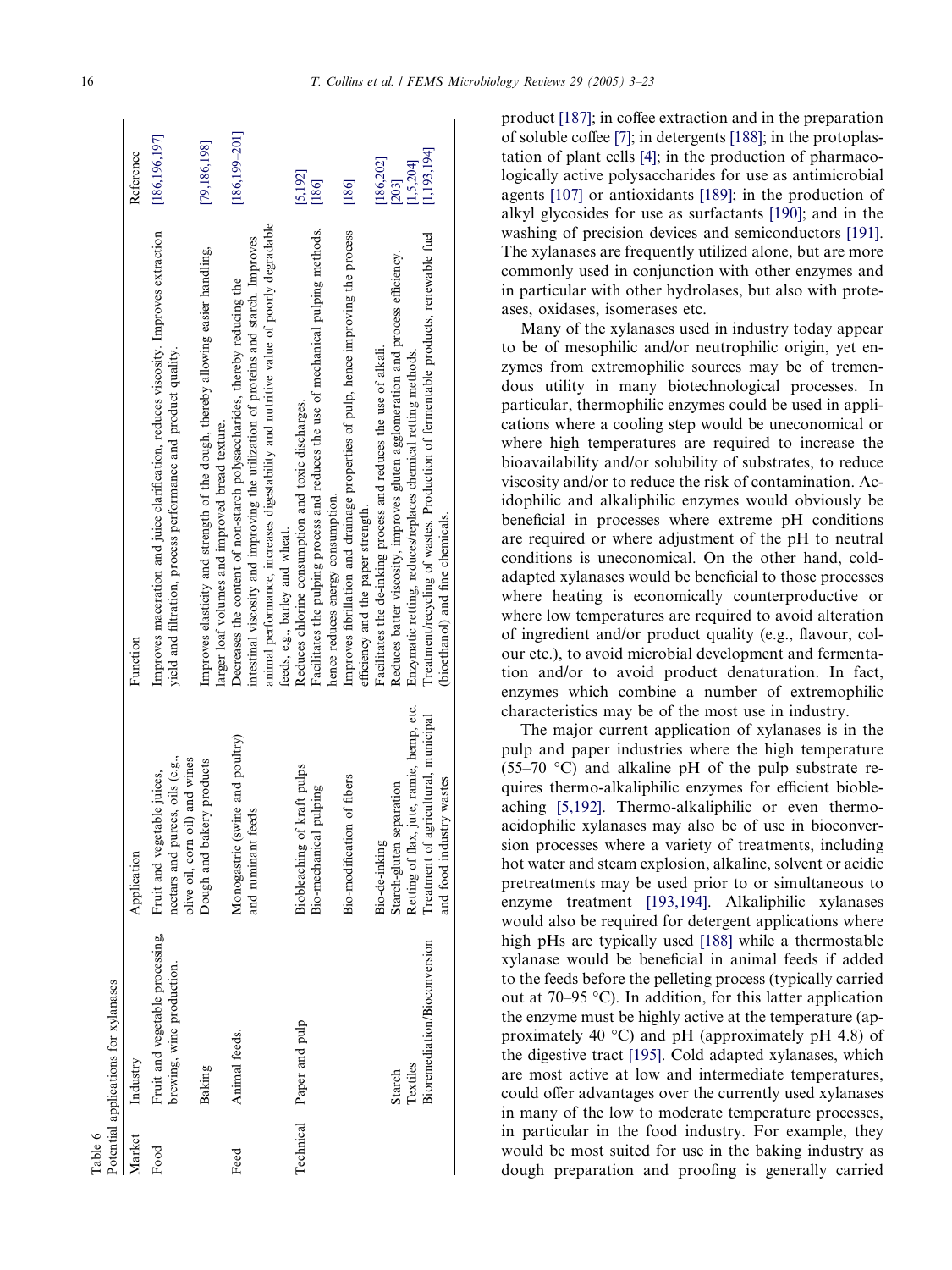<span id="page-14-0"></span>out at temperatures below 35  $\degree$ C and indeed it has recently been demonstrated that a cold-adapted family 8 xylanase is more efficient in baking than a commonly used commercial enzyme [\[79\]](#page-16-0).

# 8. Concluding remarks

A large variety of enzymes with xylanase activity have been isolated and studied and can be classified in glycoside hydrolase families 5, 7, 8, 10, 11 and 43, with each of these families being characterized by a particular fold and mechanism of action. While extensive studies of family 10 and 11 xylanases have been carried out, leading to an enrichment in the understanding of these enzymes, studies of the xylanase members of the other families are sparse. Only a small number of enzymes with xylanase activity have been identified in families 5, 7, 8 and 43, however, the numbers will increase with further studies and may indeed be extended to additional families as novel enzymes from novel sources are discovered. New approaches, such as genome sequencing programs, functional and/or consensus PCR screening of environmental DNA libraries (known as metagenomics) as well as the study of extremophilic enzymes will, without doubt, further extend the current repertoire, understanding, and applications of xylanases and xylanase families.

#### Acknowledgements

The authors thank N. Gerardin and R. Marchand for their skillful technical assistance and Jean-Claude Marx for his help with the figures. We also wish to thank the French Institute for Polar Research for generously accommodating our research fellows at the French Antarctic station in J.S. Dumont d'Urville, Terre Adelie. This work was supported by the 'Région Wallonne' (contracts FIRST Europe 'objective 3' R0202/215266 and BIOVAL 981/3860), the European Union (network contract CT970131) and the Fonds National de la Recherche Scientifique' (contracts 2.4515.00 and 2.4536.04).

## References

- [1] Prade, R.A. (1995) Xylanases: from biology to biotechnology. Biotech. Genet. Eng. Rev. 13, 100–131.
- [2] Whistler, R. and Masek, E. (1955) Enzymatic hydrolysis of xylan. J. Am. Chem. Soc. 77, 1241–1243.
- Shallom, D. and Shoham, Y. (2003) Microbial hemicellulases. Curr. Opin. Microbiol. 6, 219–228.
- [4] Kulkarni, N., Shendye, A. and Rao, M. (1999) Molecular and biotechnological aspects of xylanases. FEMS Microbiol. Rev. 23, 411–456.
- [5] Beg, Q.K., Kapoor, M., Mahajan, L. and Hoondal, G.S. (2001) Microbial xylanases and their industrial applications: a review. Appl. Microbiol. Biotechnol. 56, 326–338.
- [6] Singh, S., Madlala, A.M. and Prior, B.A. (2003) Thermomyces lanuginosus: properties of strains and their hemicellulases. FEMS Microbiol. Rev. 27, 3–16.
- [7] Wong, K.K.Y., Tan, L.U.L. and Saddler, J.N. (1988) Multiplicity of beta-1,4-xylanases in microorganisms: functions and applications. Microbiol. Rev. 52, 305–317.
- [8] Li, K., Azadi, P., Collins, R., Tolan, J., Kim, J. and Eriksson, K. (2000) Relationships between activities of xylanases and xylan structures. Enzyme Microb. Technol. 27, 89–94.
- [9] Chanda, S.K., Hirst, E.L., Jones, J.K.N. and Percival, E.G.V. (1950) The constitution of xylan from esparto grass. J. Chem. Soc., 12889–12897.
- [10] Eda, S., Ohnishi, A. and Kato, K. (1976) Xylan isolated from the stalk of Nicotiana tabacum. Agric. Biol. Chem. 40, 359–364.
- [11] Barry, V. and Dillon, T. (1940) Occurence of xylans in marine algae. Nature 146, 620.
- [12] Nunn, J.R., Parolis, H. and Russel, I. (1973) Polysaccharides of the red algae Chaetangium erinaceum. Part I: Isolation and characterization of the water-soluble xylan. Carbohydr. Res. 26, 169–180.
- [13] Percival, E.G.V. and Chanda, S.K. (1950) The xylan of Rhodymenia palmata. Nature 166, 787–788.
- [14] Puls, J., Schmidt, O. and Granzow, C. (1987) Glucuronidase in two microbial xylanolytic systems. Enzyme Microb. Technol. 9, 83–88.
- [15] Biely, P. (1985) Microbial xylanolytic systems. Trends Biotechnol. 3, 286–290.
- [16] Subramaniyan, S. and Prema, P. (2002) Biotechnology of microbial xylanases: enzymology, molecular biology, and application. Crit. Rev. Biotechnol. 22, 33–64.
- [17] Belancic, A., Scarpa, J., Peirano, A., Diaz, R., Steiner, J. and Eyzaguirre, J. (1995) Penicillium purpurogenum produces several xylanases: purification and properties of two of the enzymes. J. Biotechnol. 41, 71–79.
- [18] Sunna, A. and Antranikian, G. (1997) Xylanolytic enzymes from fungi and bacteria. Crit. Rev. Biotechnol. 17, 39–67.
- [19] Elegir, G., Szakacs, M. and Jeffries, T.W. (1994) Purification, characterization and substrate specificities of multiple xylanases from Streptomyces sp. strain B-12-2. Appl. Environ. Microbiol. 60, 2609–2615.
- [20] Wubah, D.A., Akin, D.E. and Borneman, W.S. (1993) Biology, fiber-degradation, and enzymology of anaerobic zoosporic fungi. Crit. Rev. Microbiol. 19, 99–115.
- [21] Matte, A. and Forsberg, C.W. (1992) Purification, characterization, and mode of action of endoxylanases 1 and 2 from Fibrobacter succinogenes S85. Appl. Environ. Microbiol. 58, 157–168.
- [22] Krause, D.O., Denman, S.E., Mackie, R.I., Morrison, M., Rae, A.L., Attwood, G.T. and McSweeney, C.S. (2003) Opportunities to improve fiber degradation in the rumen: microbiology, ecology, and genomics. FEMS Microbiol. Rev. 27, 663–693.
- [23] Gilbert, H.J. and Hazlewood, G.P. (1993) Bacterial cellulases and xylanases. J. Gen. Microbiol. 139, 187–194.
- [24] Gilbert, H.J., Sullivan, D.A., Jenkins, G., Kellett, L.E., Minton, N.P. and Hall, J. (1988) Molecular cloning of multiple xylanase genes from Pseudomonas fluorescens subsp. cellulosa. J. Gen. Microbiol. 134 (Pt 12), 3239–3247.
- [25] Yang, R.C., MacKenzie, C.R., Bilous, D. and Narang, S.A. (1989) Identification of two distinct Bacillus circulans xylanases by molecular cloning of the genes and expression in Escherichia coli. Appl. Environ. Microbiol. 55, 568–572.
- [26] Biely, P., Markovic, O. and Mislovicova, D. (1985) Sensitive detection of endo-1,4-beta-glucanases and endo-1,4-beta-xylanases in gels. Anal. Biochem. 144, 147–151.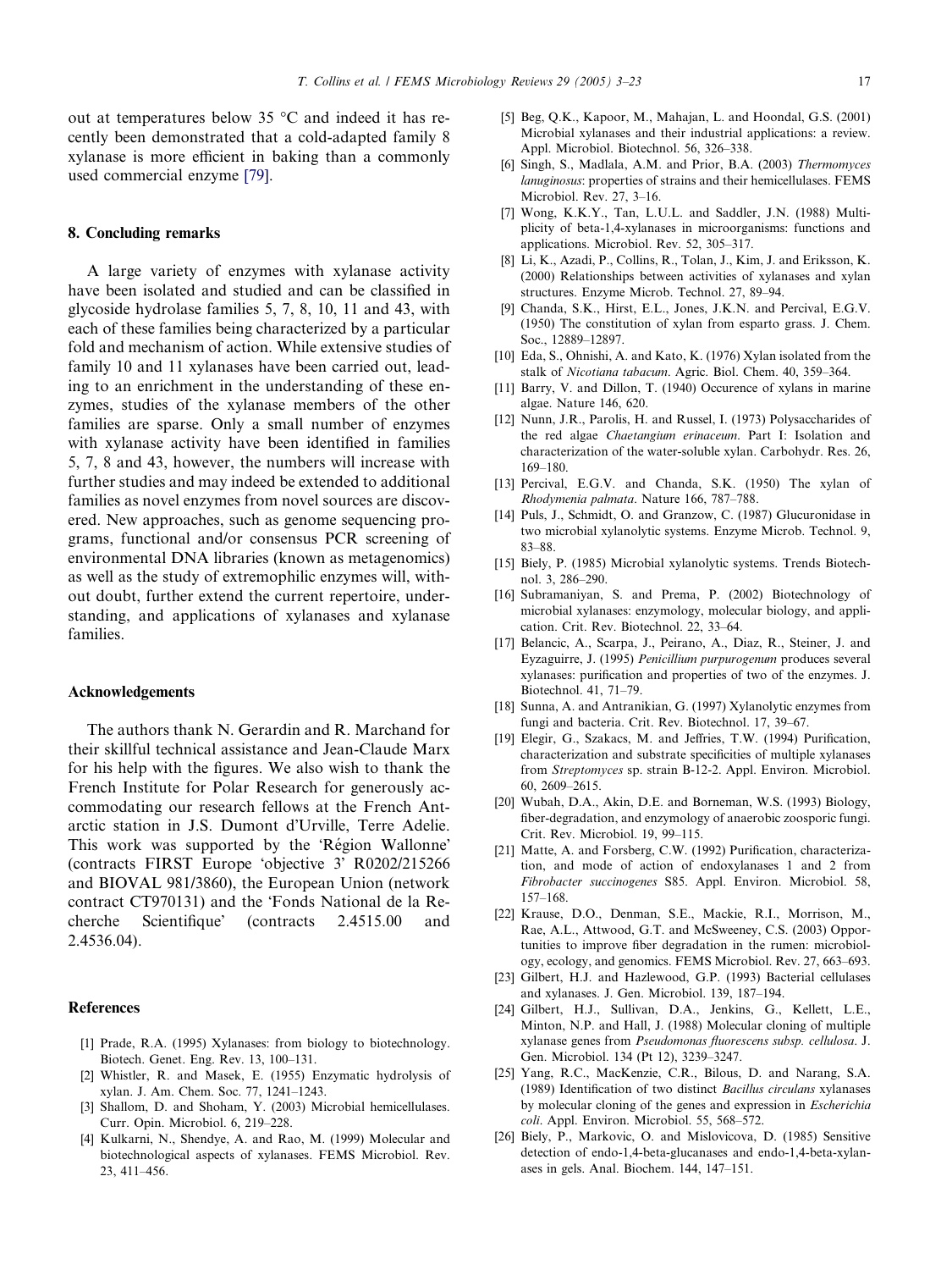- <span id="page-15-0"></span>[27] Luthi, E., Love, D.R., McAnulty, J., Wallace, C., Caughey, P.A., Saul, D. and Bergquist, P.L. (1990) Cloning, sequence analysis, and expression of genes encoding xylan-degrading enzymes from the thermophile Caldocellum saccharolyticum. Appl. Environ. Microbiol. 56, 1017–1024.
- [28] Zhu, H., Paradis, F.W., Krell, P.J., Phillips, J.P. and Forsberg, C.W. (1994) Enzymatic specificities and modes of action of the two catalytic domains of the XynC xylanase from Fibrobacter succinogenes S85. J. Bacteriol. 176, 3885–3894.
- [29] Irwin, D., Jung, E.D. and Wilson, D.B. (1994) Characterization and sequence of a Thermomonospora fusca xylanase. Appl. Environ. Microbiol. 60, 763–770.
- [30] Black, G.W., Rixon, J.E., Clarke, J.H., Hazlewood, G.P., Ferreira, L.M., Bolam, D.N. and Gilbert, H.J. (1997) Cellulose binding domains and linker sequences potentiate the activity of hemicellulases against complex substrates. J. Biotechnol. 57, 59– 69.
- [31] Millward-Sadler, S.J., Davidson, K., Hazlewood, G.P., Black, G.W., Gilbert, H.J. and Clarke, J.H. (1995) Novel cellulose-binding domains, NodB homologues and conserved modular architecture in xylanases from the aerobic soil bacteria Pseudomonas fluorescens subsp. cellulosa and Cellvibrio mixtus. Biochem. J. 312 (Pt 1), 39–48.
- [32] Hayashi, H., Takagi, K.I., Fukumura, M., Kimura, T., Karita, S., Sakka, K. and Ohmiya, K. (1997) Sequence of xynC and properties of XynC, a major component of the Clostridium thermocellum cellulosome. J. Bacteriol. 179, 4246–4253.
- [33] Grepinet, O., Chebrou, M.C. and Beguin, P. (1988) Purification of Clostridium thermocellum xylanase Z expressed in Escherichia coli and identification of the corresponding product in the culture medium of C. thermocellum. J. Bacteriol. 170, 4576–4581.
- [34] Winterhalter, C., Heinrich, P., Candussio, A., Wich, G. and Liebl, W. (1995) Identification of a novel cellulose-binding domain within the multidomain 120 kDa xylanase XynA of the hyperthermophilic bacterium Thermotoga maritima. Mol. Microbiol. 15, 431–444.
- [35] Black, G.W., Rixon, J.E., Clarke, J.H., Hazlewood, G.P., Theodorou, M.K., Morris, P. and Gilbert, H.J. (1996) Evidence that linker sequences and cellulose-binding domains enhance the activity of hemicellulases against complex substrates. Biochem. J. 319 (Pt 2), 515–520.
- [36] Gilkes, N.R., Henrissat, B., Kilburn, D.G., Miller Jr., R.C. and Warren, R.A. (1991) Domains in microbial 4-glycanases: sequence conservation, function, and enzyme families. Microbiol. Rev. 55, 303–315.
- [37] Defaye, J., Guillot, J.M., Biely, P. and Vrsanska, M. (1992) Positional isomers of thioxylobiose, their synthesis and inducing ability for D-xylan-degrading enzymes in the yeast Cryptococcus albidus. Carbohydr. Res. 228, 47–64.
- [38] Fontes, C.M., Gilbert, H.J., Hazlewood, G.P., Clarke, J.H., Prates, J.A., McKie, V.A., Nagy, T., Fernandes, T.H. and Ferreira, L.M. (2000) A novel Cellvibrio mixtus family 10 xylanase that is both intracellular and expressed under noninducing conditions. Microbiology 146 (Pt  $\bar{8}$ ), 1959–1967.
- [39] Shulami, S., Gat, O., Sonenshein, A.L. and Shoham, Y. (1999) The glucuronic acid utilization gene cluster from Bacillus stearothermophilus T-6. J. Bacteriol. 181, 3695–3704.
- [40] Teplitsky, A., Shulami, S., Moryles, S., Shoham, Y. and Shoham, G. (2000) Crystallization and preliminary X-ray analysis of an intracellular xylanase from Bacillus stearothermophilus T-6. Acta Crystallogr. D: Biol. Crystallogr. 56 (Pt 2), 181– 184.
- [41] Henrissat, B., Claeyssens, M., Tomme, P., Lemesle, L. and Mornon, J.P. (1989) Cellulase families revealed by hydrophobic cluster analysis. Gene 81, 83–95.
- [42] Henrissat, B. and Coutinho, P.M. (2001) Classification of glycoside hydrolases and glycosyltransferases from hyperthermophiles. Methods Enzymol. 330, 183–201.
- [43] Coutinho, P.M. and Henrissat, B. (1999) Carbohydrate-active enzyme server (CAZY) at URL: [http://afmb.cnrs-mrs.fr/~cazy/](http://afmb.cnrs-mrs.fr/~cazy/CAZY/) [CAZY/](http://afmb.cnrs-mrs.fr/~cazy/CAZY/).
- [44] Gebler, J., Gilkes, N.R., Claeyssens, M., Wilson, D.B., Beguin, P., Wakarchuk, W.W., Kilburn, D.G., Miller Jr., R.C., Warren, R.A. and Withers, S.G. (1992) Stereoselective hydrolysis catalyzed by related beta-1,4-glucanases and beta-1,4-xylanases. J. Biol. Chem. 267, 12559–12561.
- [45] Claeyssens, M. and Henrissat, B. (1992) Specificity mapping of cellulolytic enzymes: classification into families of structurally related proteins confirmed by biochemical analysis. Protein Sci. 1, 1293–1297.
- [46] Bourne, Y. and Henrissat, B. (2001) Glycoside hydrolases and glycosyltransferases: families and functional modules. Curr. Opin. Struct. Biol. 11, 593–600.
- [47] Bergquist, P.L., Gibbs, M.D., Morris, D.D., Thompson, D.R., Uhl, A.M. and Daniel, R.M. (2001) Hyperthermophilic xylanases. Methods Enzymol. 330, 301–319.
- [48] Torronen, A. and Rouvinen, J. (1997) Structural and functional properties of low molecular weight endo-1,4-beta-xylanases. J. Biotechnol. 57, 137–149.
- [49] Jeffries, T.W. (1996) Biochemistry and genetics of microbial xylanases. Curr. Opin. Biotechnol. 7, 337–342.
- [50] Flint, H.J., Martin, J., McPherson, C.A., Daniel, A.S. and Zhang, J.X. (1993) A bifunctional enzyme, with separate xylanase and beta(1,3-1,4)-glucanase domains, encoded by the xynD gene of Ruminococcus flavefaciens. J. Bacteriol. 175, 2943– 2951.
- [51] Rye, C.S. and Withers, S.G. (2000) Glycosidase mechanisms. Curr. Opin. Chem. Biol. 4, 573–580.
- [52] Zechel, D.L. and Withers, S.G. (2000) Glycosidase mechanisms: anatomy of a finely tuned catalyst. Acc. Chem. Res. 33, 11–18.
- [53] McCarter, J.D. and Withers, S.G. (1994) Mechanisms of enzymatic glycoside hydrolysis. Curr. Opin. Struct. Biol. 4, 885–892.
- [54] Nurizzo, D., Turkenburg, J.P., Charnock, S.J., Roberts, S.M., Dodson, E.J., McKie, V.A., Taylor, E.J., Gilbert, H.J. and Davies, G.J. (2002) Cellvibrio japonicus alpha-L-arabinanase 43A has a novel five-blade beta-propeller fold. Nat. Struct. Biol. 9, 665–668.
- [55] Alzari, P.M., Souchon, H. and Dominguez, R. (1996) The crystal structure of endoglucanase CelA, a family 8 glycosyl hydrolase from Clostridium thermocellum. Structure 4, 265–275.
- [56] Guerin, D.M., Lascombe, M.B., Costabel, M., Souchon, H., Lamzin, V., Beguin, P. and Alzari, P.M. (2002) Atomic  $(0.94 \text{ Å})$ resolution structure of an inverting glycosidase in complex with substrate. J. Mol. Biol. 316, 1061–1069.
- [57] Larson, S.B., Day, J., Barba de la Rosa, A.P., Keen, N.T. and McPherson, A. (2003) First crystallographic structure of a xylanase from glycoside hydrolase family 5: implications for catalysis. Biochemistry 42, 8411–8422.
- [58] Lo Leggio, L., Kalogiannis, S., Bhat, M.K. and Pickersgill, R.W. (1999) High resolution structure and sequence of  $T$ . aurantiacus xylanase I: implications for the evolution of thermostability in family 10 xylanases and enzymes with (beta)alpha-barrel architecture. Proteins 36, 295–306.
- [59] Nolling, J., Breton, G., Omelchenko, M.V., Makarova, K.S., Zeng, Q., Gibson, R., Lee, H.M., Dubois, J., Qiu, D., Hitti, J., Wolf, Y.I., Tatusov, R.L., Sabathe, F., Doucette-Stamm, L., Soucaille, P., Daly, M.J., Bennett, G.N., Koonin, E.V. and Smith, D.R. (2001) Genome sequence and comparative analysis of the solvent-producing bacterium Clostridium acetobutylicum. J. Bacteriol. 183, 4823–4838.
- [60] da Silva, A.C., Ferro, J.A., Reinach, F.C., Farah, C.S., Furlan, L.R., Quaggio, R.B., Monteiro-Vitorello, C.B., Van Sluys, M.A., Almeida, N.F., Alves, L.M., do Amaral, A.M., Bertolini, M.C., Camargo, L.E., Camarotte, G., Cannavan, F., Cardozo, J.,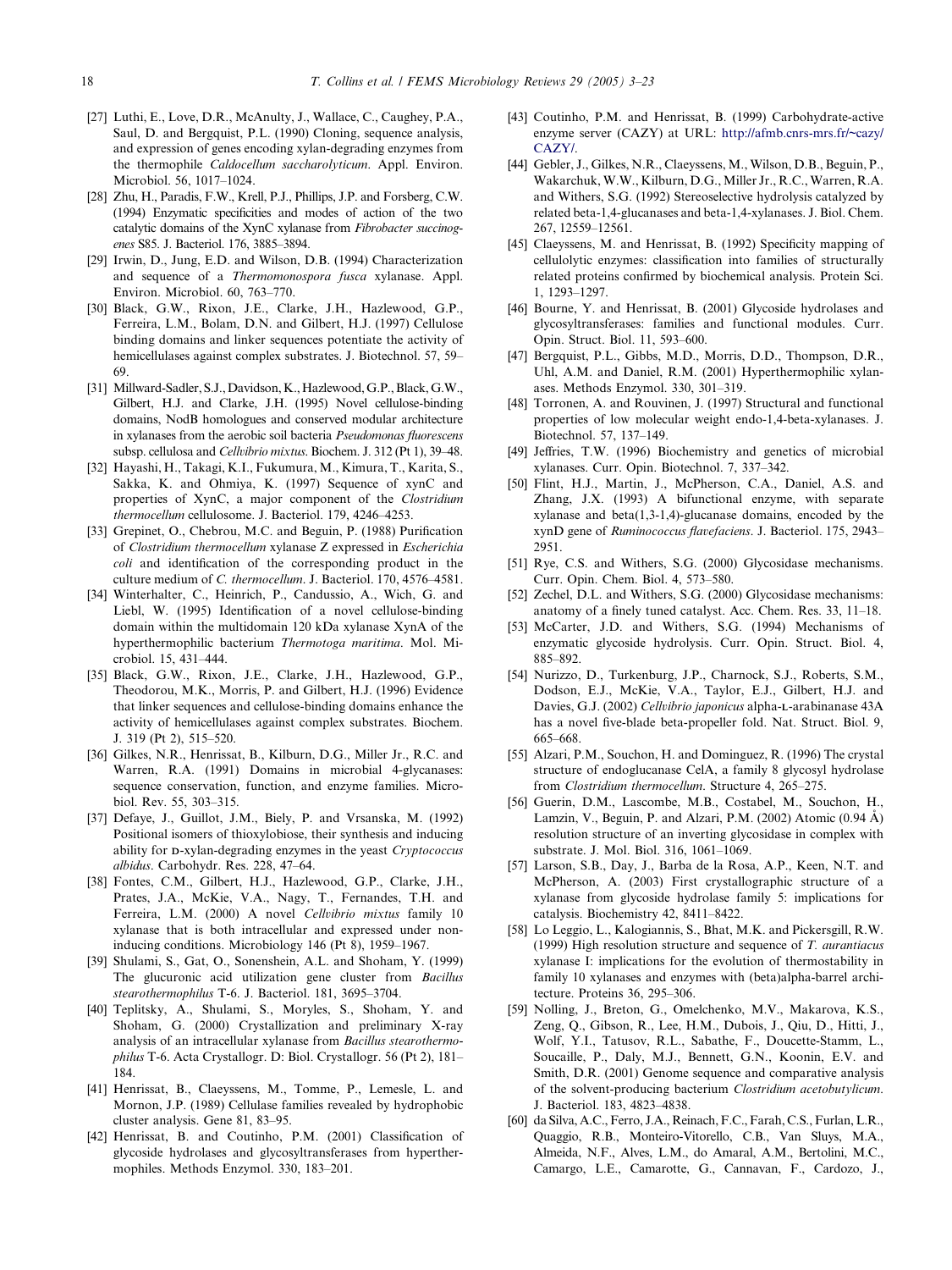<span id="page-16-0"></span>Chambergo, J.R., Ciapina, L.P., Cicarelli, R.M., Coutinho, L.L., Cursino-Santos, J.R., El-Dorry, H., Faria, J.B., Ferreira, A.J., Ferreira, R.C., Ferro, M.I., Formighieri, E.F., Franco, M.C., Greggio, C.C., Gruber, A., Katsuyama, A.M., Kishi, L.T., Leite, R.P., Lemos, E.G., Lemos, M.V., Locali, E.C., Machado, M.A., Madeira, A.M., Martinez-Rossi, N.M., Martins, E.C., Meidanis, J., Menck, C.F., Miyaki, C.Y., Moon, D.H., Moreira, L.M., Novo, M.T., Okura, V.K., Oliveira, M.C., Oliveira, V.R., Pereira, H.A., Rossi, A., Sena, J.A., Silva, C., de Souza, R.F., Spinola, L.A., Takita, M.A., Tamura, R.E., Teixeira, E.C., Tezza, R.I., Trindade dos Santos, M., Truffi, D., Tsai, S.M., White, F.F., Setubal, J.C. and Kitajima, J.P. (2002) Comparison of the genomes of two Xanthomonas pathogens with differing host specificities. Nature 417, 459–463.

- [61] Kunst, F., Ogasawara, N., Moszer, I., Albertini, A.M., Alloni, G., Azevedo, V., Bertero, M.G., Bessieres, P., Bolotin, A., Borchert, S., Borriss, R., Boursier, L., Brans, A., Braun, M., Brignell, S.C., Bron, S., Brouillet, S., Bruschi, C.V., Caldwell, B., Capuano, V., Carter, N.M., Choi, S.K., Codani, J.J., Connerton, I.F. and Danchin, A., et al. (1997) The complete genome sequence of the gram-positive bacterium Bacillus subtilis. Nature 390, 249–256.
- [62] Xu, J., Bjursell, M.K., Himrod, J., Deng, S., Carmichael, L.K., Chiang, H.C., Hooper, L.V. and Gordon, J.I. (2003) A genomic view of the human–Bacteroides thetaiotaomicron symbiosis. Science 299, 2074–2076.
- [63] Whitehead, T.R. (1993) Analyses of the gene and amino acid sequence of the Prevotella (Bacteroides) ruminicola 23 xylanase reveals unexpected homology with endoglucanases from other genera of bacteria. Curr. Microbiol. 27, 27–33.
- [64] Foong, F., Hamamoto, T., Shoseyov, O. and Doi, R.H. (1991) Nucleotide sequence and characteristics of endoglucanase gene engB from Clostridium cellulovorans. J. Gen. Microbiol. 137 (Pt 7), 1729–1736.
- [65] Cho, K.K., Kim, S.C., Woo, J.H., Bok, J.D. and Choi, Y.J. (2000) Molecular cloning and expression of a novel family A endoglucanase gene from Fibrobacter succinogenes S85 in Escherichia coli. Enzyme Microb. Technol. 27, 475–481.
- [66] Poole, D.M., Hazlewood, G.P., Laurie, J.l., Barker, P.J. and Gilbert, H.J. (1990) Nucleotide sequence of the Ruminococcus albus SY3 endoglucanase genes celA and celB. Mol. Gen. Genet. 223 (2), 217–230.
- [67] Saloheimo, M., Siika-aho, M., Tenkanen, M. and Penttila, M.E. (2003) Novel xylanase from Trichoderma reesei, method for production thereof, and methods employing this enzyme. In: United States Patent Application 20030054518.
- [68] Tenkanen, M., Burgermeister, M., Vrsanska, M., Biely, P., Saloheimo, M. and Siika-aho, M. (2003) A novel xylanase XYN IV from Trichoderma reesei and its action on different xylans In: Recent Advances in Enzymes in Grain Processing (Courtin, C.M., Veraverbeke, W.S. and Delcour, J.A., Eds.), pp. 41–46. Kat. Univ. Leuven, Leuven.
- [69] Braun, E.J. and Rodrigues, C.A. (1993) Purification and properties of an endoxylanase from a corn stalk rot strain of Erwinia chrysanthemi. Phytopathology 83, 332–338.
- [70] Keen, N.T., Boyd, C. and Henrissat, B. (1996) Cloning and characterization of a xylanase gene from corn strains of Erwinia chrysanthemi. Mol. Plant Microbe Interact. 9, 651–657.
- [71] Hurlbert, J.C. and Preston 3rd, J.F. (2001) Functional characterization of a novel xylanase from a corn strain of Erwinia chrysanthemi. J. Bacteriol. 183, 2093–2100.
- [72] Suzuki, T., Ibata, K., Hatsu, M., Takamizawa, K. and Keiichi, K. (1997) Cloning and expression of a 58-kDa xylanase VI gene  $(xynD)$  of Aeromonas caviae ME-1 in *Escherichia coli* which is not categorized as a family F or family G xylanase. J. Fermen. Bioeng. 84, 86–89.
- [73] Mulder, N.J., Apweiler, R., Attwood, T.K., Bairoch, A., Barrell, D., Bateman, A., Binns, D., Biswas, M., Bradley, P., Bork, P., Bucher, P.,

Copley, W., Courcelle, E., Das, U., Durbin, R., Falquet, L., Fleischmann, W., Griffiths-Jones, S., Haft, D., Harte, N., Hulo, N., Kahn, D., Kanapin, A., Krestyaninova, M., Lopez, R., Letunic, I., Lonsdale, D., Silventoinen, V., Orchard, S.E., Pagni,M., Peyruc, D., Ponting, C.P., Selengut, J.D., Servant, F., Sigrist, C.J., Vaughan, R. and Zdobnov, E.M. (2003) The InterPro Database, 2003 brings increased coverage and new features. Nucleic Acids Res. 31, 315– 318.

- [74] Nishitani, K. and Nevins, D.J. (1991) Glucuronoxylan xylanohydrolase. A unique xylanase with the requirement for appendant glucuronosyl units. J. Biol. Chem. 266, 6539–6543.
- [75] Biely, P., Vrsanska, M., Kremnicky, L., Tenkanen, M., Poutanen, K. and Hayn, M. (1993) Catalytic properties of endo-b-1,4-xylanases of Trichoderma reesei In: Trichoderma reesei Cellulases and Other Hydrolases (Suominen, P. and Reinikainen, T., Eds.), pp. 125–135. Fagepaino Oy, Helsinki.
- [76] Parkkinen, T., Hakulinen, N., Tenkanen, M., Siika-aho, M. and Rouvinen, J. (2004) Crystallization and preliminary X-ray analysis of a novel Trichoderma reesei xylanase IV belonging to glycoside hydrolase family 5. Acta Crystallogr. D: Biol. Crystallogr. 60, 542–544.
- [77] Takami, H., Nakasone, K., Takaki, Y., Maeno, G., Sasaki, R., Masui, N., Fuji, F., Hirama, C., Nakamura, Y., Ogasawara, N., Kuhara, S. and Horikoshi, K. (2000) Complete genome sequence of the alkaliphilic bacterium Bacillus halodurans and genomic sequence comparison with Bacillus subtilis. Nucleic Acids Res. 28, 4317–4331.
- [78] Takami, H. and Horikoshi, K. (2000) Analysis of the genome of an alkaliphilic Bacillus strain from an industrial point of view. Extremophiles 4, 99–108.
- [79] Dutron, A., Georis, J., Genot, B., Dauvrin, T., Collins, T., Hoyoux, A. and Feller, G. (2004) Use of family 8 enzymes with xylanolytic activity in baking. In: World Intellectual Property Organization, PCT, WO 2004/023879 A1.
- [80] Collins, T., Meuwis, M.A., Stals, I., Claeyssens, M., Feller, G. and Gerday, C. (2002) A novel family 8 xylanase: functional and physico-chemical characterization. J. Biol. Chem. 277, 35133– 35139.
- [81] Collins, T., Meuwis, M.A., Gerday, C. and Feller, G. (2003) Activity, stability and flexibility in glycosidases adapted to extreme thermal environments. J. Mol. Biol. 328, 419–428.
- [82] Van Petegem, F., Collins, T., Meuwis, M.A., Gerday, C., Feller, G. and Van Beeumen, J. (2002) Crystallization and preliminary X-ray analysis of a xylanase from the psychrophile Pseudoalteromonas haloplanktis. Acta Crystallogr. D: Biol. Crystallogr. 58, 1494–1496.
- [83] Van Petegem, F., Collins, T., Meuwis, M.A., Gerday, C., Feller, G. and Van Beeumen, J. (2003) The structure of a coldadapted family 8 xylanase at 1.3 Å resolution. Structural adaptations to cold and investgation of the active site. J. Biol. Chem. 278, 7531–7539.
- [84] Yoon, K.H., Yun, H.N. and Jung, K.H. (1998) Molecular cloning of a Bacillus sp. KK-1 xylanase gene and characterization of the gene product. Biochem. Mol. Biol. Int. 45, 337– 347.
- [85] Parsiegla, G., Juy, M., Reverbel-Leroy, C., Tardif, C., Belaich, J.P., Driguez, H. and Haser, R. (1998) The crystal structure of the processive endocellulase CelF of Clostridium cellulolyticum in complex with a thiooligosaccharide inhibitor at 2.0 Å resolution. EMBO J. 17, 5551–5562.
- [86] Egloff, M.P., Uppenberg, J., Haalck, L. and van Tilbeurgh, H. (2001) Crystal structure of maltose phosphorylase from Lactobacillus brevis: unexpected evolutionary relationship with glucoamylases. Structure (Camb) 9, 689–697.
- [87] Fierobe, H.P., Bagnara-Tardif, C., Gaudin, C., Guerlesquin, F., Sauve, P., Belaich, A. and Belaich, J.P. (1993) Purification and characterization of endoglucanase C from Clostridium cellulo-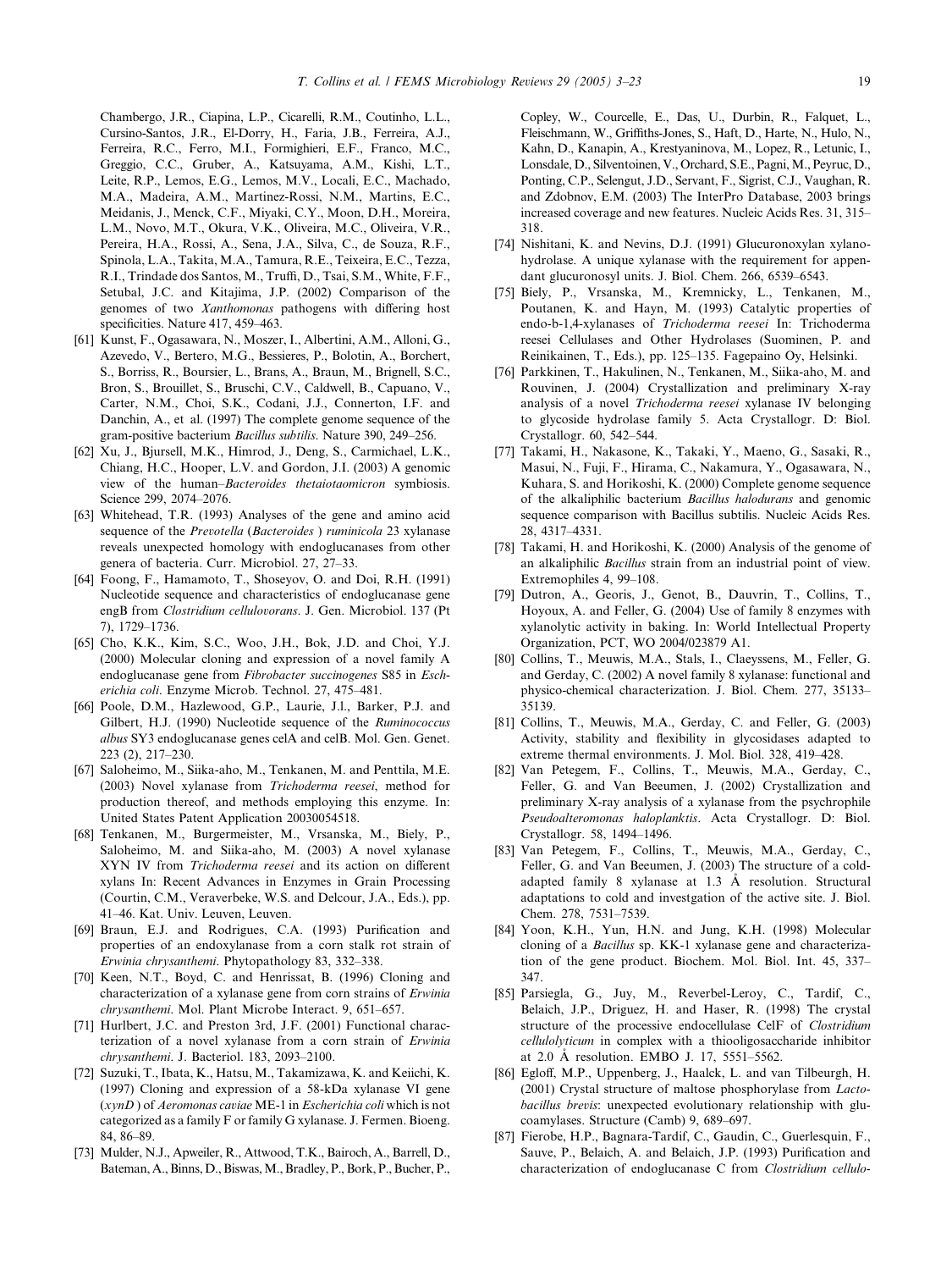<span id="page-17-0"></span>lyticum. Catalytic comparison with endoglucanase A. Eur. J. Biochem. 217, 557–565.

- [88] Biely, P. (2003) Diversity of microbial endo-b-1,4-xylanases In: Applications of Enzymes to Lignocellulosics (Mansfield, S.D. and Saddler, J.N., Eds.), pp. 361–380. American chemical Society, Washington.
- [89] Gilkes, N.R., Claeyssens, M., Aebersold, R., Henrissat, B., Meinke, A., Morrison, H.D., Kilburn, D.G., Warren, R.A. and Miller Jr., R.C. (1991) Structural and functional relationships in two families of beta-1,4-glycanases. Eur. J. Biochem. 202, 367– 377.
- [90] Biely, P., Vrsanska, M., Tenkanen, M. and Kluepfel, D. (1997) Endo-beta-1,4-xylanase families: differences in catalytic properties. J. Biotechnol. 57, 151–166.
- [91] van Tilbeurgh, H. and Claeyssens, M. (1985) Detection and differentiation of cellulase components using low molecular mass fluorogenic substrates. FEBS Lett. 187, 283–288.
- [92] Biely, P., Kluepfel, D., Morosoli, R. and Shareck, F. (1993) Mode of action of three endo-beta-1,4-xylanases of Streptomyces lividans. Biochim. Biophys. Acta 1162, 246–254.
- [93] Haas, H., Herfurth, E., Stoffler, G. and Redl, B. (1992) Purification, characterization and partial amino acid sequences of a xylanase produced by Penicillium chrysogenum. Biochim. Biophys. Acta 1117, 279–286.
- [94] Biely, P., Kratky, Z. and Vrsanska, M. (1981) Substrate-binding site of endo-1,4-beta-xylanase of the yeast Cryptococcus albidus. Eur. J. Biochem. 119, 559–564.
- [95] Derewenda, U., Swenson, L., Green, R., Wei, Y., Morosoli, R., Shareck, F., Kluepfel, D. and Derewenda, Z.S. (1994) Crystal structure, at 2.6-A resolution, of the Streptomyces lividans xylanase A, a member of the F family of beta-1,4-D-glycanases. J. Biol. Chem. 269, 20811–20814.
- [96] White, A., Withers, S.G., Gilkes, N.R. and Rose, D.R. (1994) Crystal structure of the catalytic domain of the beta-1,4 glycanase cex from Cellulomonas fimi. Biochemistry 33, 12546– 12552.
- [97] Harris, G.W., Jenkins, J.A., Connerton, I., Cummings, N., Lo Leggio, L., Scott, M., Hazlewood, G.P., Laurie, J.I., Gilbert, H.J. and Pickersgill, R.W. (1994) Structure of the catalytic core of the family F xylanase from Pseudomonas fluorescens and identification of the xylopentaose-binding sites. Structure 2, 1107–1116.
- [98] Pell, G., Taylor, E.J., Gloster, T.M., Turkenburg, J.P., Fontes, C.M., Ferreira, L.M., Nagy, T., Clark, S.J., Davies, G.J. and Gilbert, H.J. (2004) The mechanisms by which family 10 glycoside hydrolases bind decorated substrates. J. Biol. Chem. 279, 9597–9605.
- [99] Pell, G., Szabo, L., Charnock, S.J., Xie, H., Gloster, T.M., Davies, G.J. and Gilbert, H.J. (2004) Structural and biochemical analysis of Cellvibrio japonicus xylanase 10C: how variation in substrate-binding cleft influences the catalytic profile of family GH-10 xylanases. J. Biol. Chem. 279, 11777–11788.
- [100] Dominguez, R., Souchon, H., Spinelli, S., Dauter, Z., Wilson, K.S., Chauvaux, S., Beguin, P. and Alzari, P.M. (1995) A common protein fold and similar active site in two distinct families of betaglycanases. Nat. Struct. Biol. 2, 569–576.
- [101] Mechaly, A., Teplitsky, A., Belakhov, V., Baasov, T., Shoham, G. and Shoham, Y. (2000) Overproduction and characterization of seleno-methionine xylanase T-6. J. Biotechnol. 78, 83–86.
- [102] Schmidt, A., Schlacher, A., Steiner, W., Schwab, H. and Kratky, C. (1998) Structure of the xylanase from Penicillium simplicissimum. Protein Sci. 7, 2081–2088.
- [103] Canals, A., Vega, M.C., Gomis-Ruth, F.X., Diaz, M., Santamaria, R.R. and Coll, M. (2003) Structure of xylanase Xys1delta from Streptomyces halstedii. Acta Crystallogr. D: Biol. Crystallogr. 59, 1447–1453.
- [104] Fujimoto, Z., Kuno, A., Kaneko, S., Yoshida, S., Kobayashi, H., Kusakabe, I. and Mizuno, H. (2000) Crystal structure of

Streptomyces olivaceoviridis E-86 beta-xylanase containing xylan-binding domain. J. Mol. Biol. 300, 575–585.

- [105] Natesh, R., Bhanumoorthy, P., Vithayathil, P.J., Sekar, K., Ramakumar, S. and Viswamitra, M.A. (1999) Crystal structure at 1.8 A resolution and proposed amino acid sequence of a thermostable xylanase from Thermoascus aurantiacus. J. Mol. Biol. 288, 999–1012.
- [106] Ryttersgaard, C., Lo Leggio, L., Coutinho, P.M., Henrissat, B. and Larsen, S. (2002) Aspergillus aculeatus beta-1,4-galactanase: substrate recognition and relations to other glycoside hydrolases in clan GH-A. Biochemistry 41, 15135–15143.
- [107] Christakopoulos, P., Katapodis, P., Kalogeris, E., Kekos, D., Macris, B.J., Stamatis, H. and Skaltsa, H. (2003) Antimicrobial activity of acidic xylo-oligosaccharides produced by family 10 and 11 endoxylanases. Int. J. Biol. Macromol. 31, 171–175.
- [108] Ntarima, P. (2000) Les xylanases des familles 10 et 11: différentiation et caractérisation, Laboratory of Biochemistry, University of Gent, Gent, pp. 96.
- [109] Katapodis, P., Vrsanska, M., Kekos, D., Nerinckx, W., Biely, P., Claeyssens, M., Macris, B.J. and Christakopoulos, P. (2003) Biochemical and catalytic properties of an endoxylanase purified from the culture filtrate of Sporotrichum thermophile. Carbohydr. Res. 338, 1881–1890.
- [110] Bray, M.R. and Clarke, A.J. (1992) Action pattern of xylooligosaccharide hydrolysis by Schizophyllum commune xylanase A. Eur. J. Biochem. 204, 191–196.
- [111] Vrsanska, M., Gorbacheva, I.V., Kratky, Z. and Biely, P. (1982) Reaction pathways of substrate degradation by an acidic endo-1,4-beta-xylanase of Aspergillus niger. Biochim. Biophys. Acta 704, 114–122.
- [112] Heightman, T.D. and Vasella, A. (1999) Recent insights into inhibition, structure, and mechanism of configuration-retaining glycosidase. Angew. Chem. Int. Ed. 38, 750–770.
- [113] Ntarima, P., Nerinckx,W., Klarskov, K., Devreese, B., Bhat, M.K., Van Beeumen, J. and Claeyssens, M. (2000) Epoxyalkyl glycosides of D-xylose and xylo-oligosaccharides are active-site markers of xylanases from glycoside hydrolase family 11, not from family 10. Biochem. J. 347 (Pt 3), 865–873.
- [114] Fushinobu, S., Ito, K., Konno, M., Wakagi, T. and Matsuzawa, H. (1998) Crystallographic and mutational analyses of an extremely acidophilic and acid-stable xylanase: biased distribution of acidic residues and importance of Asp37 for catalysis at low pH. Protein Eng. 11, 1121–1128.
- [115] Krengel, U. and Dijkstra, B.W. (1996) Three-dimensional structure of Endo-1,4-beta-xylanase I from Aspergillus niger, molecular basis for its low pH optimum. J. Mol. Biol. 263, 70– 78.
- [116] Sabini, E., Wilson, K.S., Danielsen, S., Schulein, M. and Davies, G.J. (2001) Oligosaccharide binding to family 11 xylanases: both covalent intermediate and mutant product complexes display (2,5)B conformations at the active. centre. Acta Crystallogr. D: Biol. Crystallogr. 57, 1344–1347.
- [117] Wakarchuk, W.W., Campbell, R.L., Sung, W.L., Davoodi, J. and Yaguchi, M. (1994) Mutational and crystallographic analyses of the active site residues of the Bacillus circulans xylanase. Protein Sci. 3, 467–475.
- [118] Oakley, A.J., Heinrich, T., Thompson, C.A. and Wilce, M.C. (2003) Characterization of a family 11 xylanase from Bacillus subtillis B230 used for paper bleaching. Acta Crystallogr. D: Biol. Crystallogr. 59, 627–636.
- [119] Ay, J., Gotz, F., Borriss, R. and Heinemann, U. (1998) Structure and function of the Bacillus hybrid enzyme GluXyn-1: nativelike jellyroll fold preserved after insertion of autonomous globular domain. Proc. Natl. Acad. Sci. USA 95, 6613–6618.
- [120] Hakulinen, N., Turunen, O., Janis, J., Leisola, M. and Rouvinen, J. (2003) Three-dimensional structures of thermophilic beta-1,4-xylanases from Chaetomium thermophilum and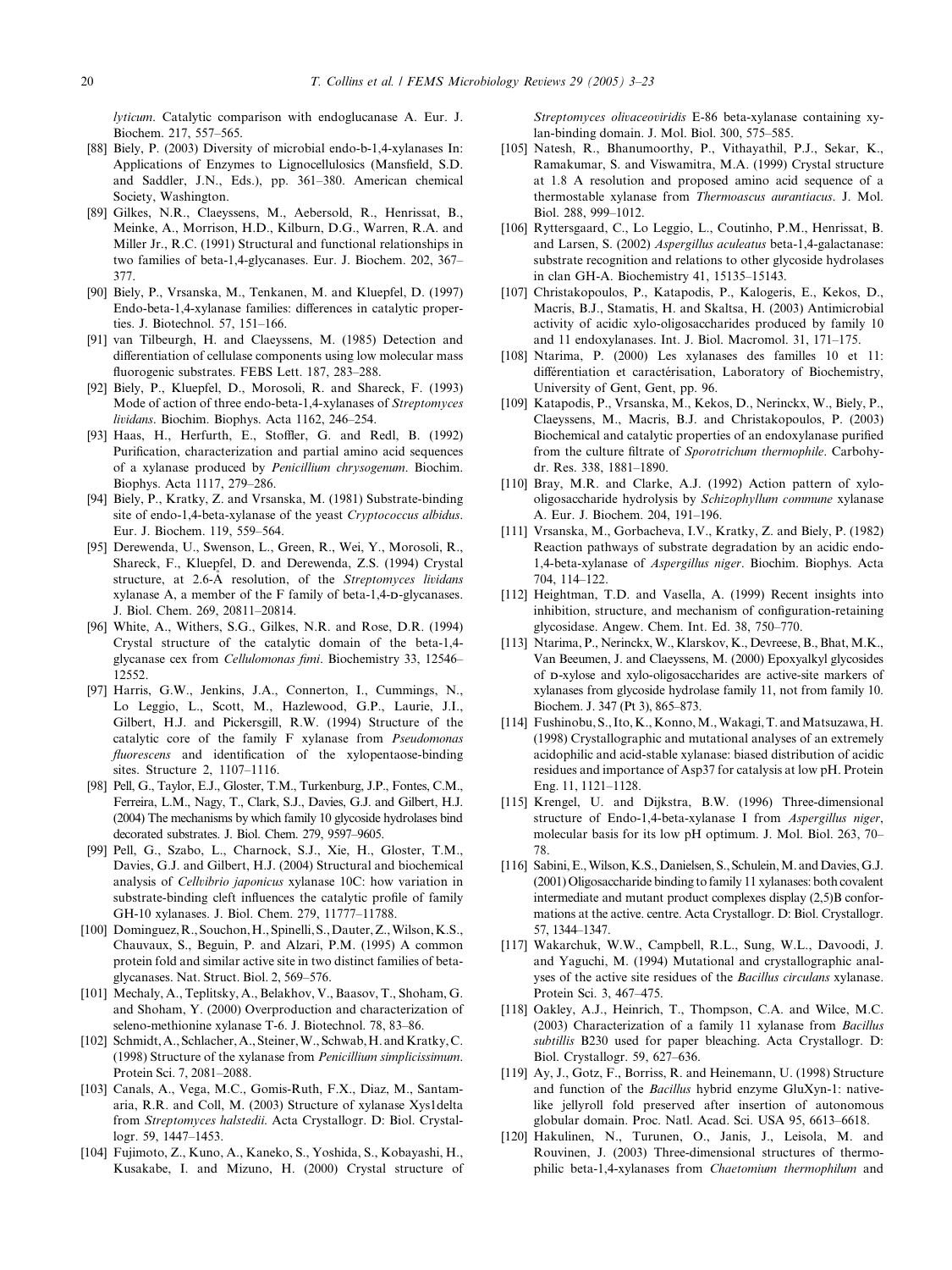<span id="page-18-0"></span>Nonomuraea flexuosa. Comparison of twelve xylanases in relation to their thermal stability. Eur. J. Biochem. 270, 1399–1412.

- [121] McCarthy, A.A., Morris, D.D., Bergquist, P.L. and Baker, E.N. (2000) Structure of XynB, a highly thermostable beta-1,4 xylanase from *Dictyoglomus thermophilum* Rt46B.1, at 1.8  $\AA$ resolution. Acta Crystallogr. D: Biol. Crystallogr. 56 (Pt 11), 1367–1375.
- [122] Kumar, P.R., Eswaramoorthy, S., Vithayathil, P.J. and Viswamitra, M.A. (2000) The tertiary structure at 1.59  $\AA$  resolution and the proposed amino acid sequence of a family-11 xylanase from the thermophilic fungus Paecilomyces varioti bainier. J. Mol. Biol. 295, 581–593.
- [123] Wouters, J., Georis, J., Engher, D., Vandenhaute, J., Dusart, J., Frere, J.M., Depiereux, E. and Charlier, P. (2001) Crystallographic analysis of family 11 endo-beta-1,4-xylanase Xyl1 from Streptomyces sp. S38. Acta Crystallogr. D: Biol. Crystallogr. 57, 1813–1819.
- [124] Gruber, K., Klintschar, G., Hayn, M., Schlacher, A., Steiner, W. and Kratky, C. (1998) Thermophilic xylanase from Thermomyces lanuginosus: high-resolution X-ray structure and modeling studies. Biochemistry 37, 13475–13485.
- [125] Campbell,R.L.,Rose,D.R.,Wakarchuk,W.W.,To,R.J., Sung,Z. and Yagushi, M. (1993) High resolution structures of xylanases from Bacillus circulans and Trichoderma harzianum identify a new folding pattern and implications for the atomic basis of the catalysis. Foundation for biotechnical and industrial fermentation research In: Trichoderma reesei Cellulases and Other Hydrolases (Souminen,P. andReikainen,T.,Eds.), pp. 63–72.Espoo,Finland.
- [126] Torronen, A. and Rouvinen, J. (1995) Structural comparison of two major endo-1,4-xylanases from Trichoderma reesei. Biochemistry 34, 847–856.
- [127] Torronen, A., Harkki, A. and Rouvinen, J. (1994) Threedimensional structure of endo-1,4-beta-xylanase II from Trichoderma reesei: two conformational states in the active site. EMBO J. 13, 2493–2501.
- [128] Harris, G.W., Pickersgill, R.W., Connerton, I., Debeire, P., Touzel, J.P., Breton, C. and Perez, S. (1997) Structural basis of the properties of an industrially relevant thermophilic xylanase. Proteins 29, 77–86.
- [129] Penttila, M., Lehtovaara, P., Nevalainen, H., Bhikhabhai, R. and Knowles, J. (1986) Homology between cellulase genes of Trichoderma reesei: complete nucleotide sequence of the endoglucanase I gene. Gene 1692, 253–263.
- [130] Biely, P., Vrsanska, M. and Claeyssens, M. (1991) The endo-1,4 beta-glucanase I from Trichoderma reesei. Action on beta-1,4 oligomers and polymers derived from D-glucose and D-xylose. Eur. J. Biochem. 200, 157–163.
- [131] Kleywegt, G.J., Zou, J.Y., Divne, C., Davies, G.J., Sinning, I., Stahlberg, J., Reinikainen, T., Srisodsuk, M., Teeri, T.T. and Jones, T.A. (1997) The crystal structure of the catalytic core domain of endoglucanase I from Trichoderma reesei at 3.6 A resolution, and a comparison with related enzymes. J. Mol. Biol. 272, 383–397.
- [132] Gosalbes, M.J., Perez-Gonzalez, J.A., Gonzalez, R. and Navarro, A. (1991) Two beta-glycanase genes are clustered in Bacillus polymyxa: molecular cloning, expression, and sequence analysis of genes encoding a xylanase and an endo-beta-(1,3)- (1,4)-glucanase. J. Bacteriol. 173, 7705–7710.
- [133] Morris, D.D., Gibbs, M.D., Ford, M., Thomas, J. and Bergquist, P.L. (1999) Family 10 and 11 xylanase genes from Caldicellulosiruptor sp. strain Rt69B.1. Extremophiles 3, 103– 111.
- [134] Gibbs, M.D., Reeves, R.A., Farrington, G.K., Anderson, P., Williams, D.P. and Bergquist, P.L. (2000) Multidomain and multifunctional glycosyl hydrolases from the extreme thermophile Caldicellulosiruptor isolate Tok7B.1. Curr. Microbiol. 40, 333–340.
- [135] Schell, M.A., Karmirantzou, M., Snel, B., Vilanova, D., Berger, B., Pessi, G., Zwahlen, M.C., Desiere, F., Bork, P., Delley, M., Pridmore, R.D. and Arigoni, F. (2002) The genome sequence of Bifidobacterium longum reflects its adaptation to the human gastrointestinal tract. Proc. Natl. Acad. Sci. USA 99, 14422– 14427.
- [136] Kimura, T., Ito, J., Kawano, A., Makino, T., Kondo, H., Karita, S., Sakka, K. and Ohmiya, K. (2000) Purification, characterization, and molecular cloning of acidophilic xylanase from Penicillium sp.40. Biosci. Biotechnol. Biochem. 64, 1230– 1237.
- [137] Waino, M. and Ingvorsen, K. (2003) Production of betaxylanase and beta-xylosidase by the extremely halophilic archaeon Halorhabdus utahensis. Extremophiles 7, 87–93.
- [138] Wejse, P.L., Ingvorsen, K. and Mortensen, K.K. (2003) Purification and characterisation of two extremely halotolerant xylanases from a novel halophilic bacterium. Extremophiles 7, 423–431.
- [139] Vieille, C. and Zeikus, G.J. (2001) Hyperthermophilic enzymes: sources, uses, and molecular mechanisms for thermostability. Microbiol. Mol. Biol. Rev. 65, 1–43.
- [140] Cannio, R., Di Prizito, N., Rossi, M. and Morana, A. (2004) A xylan-degrading strain of Sulfolobus solfataricus: isolation and characterization of the xylanase activity. Extremophiles 8, 117– 124.
- [141] Sunna, A. and Bergquist, P.L. (2003) A gene encoding a novel extremely thermostable1,4-beta-xylanase isolated directly from an environmental DNA sample. Extremophiles 7, 63–70.
- [142] Sunna, A., Moracci, M., Rossi, M. and Antranikian, G. (1997) Glycosyl hydrolases from hyperthermophiles. Extremophiles 1,  $2 - 13$ .
- [143] Uhl, A.M. and Daniel, R.M. (1999) The first description of an archaeal hemicellulase: the xylanase from Thermococcus zilligii strain AN1. Extremophiles 3, 263–267.
- [144] Zverlov, V., Piotukh, K., Dakhova, O., Velikodvorskaya, G. and Borriss, R. (1996) The multidomain xylanase A of the hyperthermophilic bacterium Thermotoga neapolitana is extremely thermoresistant. Appl. Microbiol. Biotechnol. 45, 245–247.
- [145] Luthi, E., Jasmat, N.B. and Bergquist, P.L. (1990) Xylanase from the extremely thermophilic bacterium Caldocellum saccharolyticum: overexpression of the gene in Escherichia coli and characterization of the gene product. Appl. Environ. Microbiol. 56, 2677–2683.
- [146] Abou-Hachem, M., Olsson, F. and Nordberg Karlsson, E. (2003) Probing the stability of the modular family 10 xylanase from Rhodothermus marinus. Extremophiles 7, 483–491.
- [147] Khasin, A., Alchanati, I. and Shoham, Y. (1993) Purification and characterization of a thermostable xylanase from Bacillus stearothermophilus T-6. Appl. Environ. Microbiol. 59, 1725– 1730.
- [148] Simpson, H.D., Haufler, U.R. and Daniel, R.M. (1991) An extremely thermostable xylanase from the thermophilic eubacterium Thermotoga. Biochem. J. 277 (Pt 2), 413–417.
- [149] Schlacher, A., Holzmann, K., Hayn, M., Steiner, W. and Schwab, H. (1996) Cloning and characterization of the gene for the thermostable xylanase XynA from Thermomyces lanuginosus. J. Biotechnol. 49, 211–218.
- [150] Connerton, I., Cummings, N., Harris, G.W., Debeire, P. and Breton, C. (1999) A single domain thermophilic xylanase can bind insoluble xylan: evidence for surface aromatic clusters. Biochim. Biophys. Acta 1433, 110–121.
- [151] Andrade, C.M.M.C., Pereira, N. and Antranikian, G. (1999) Extremely thermophilic microorganisms and their polymerhydrolytic enzymes. Rev. Microbiol. 30, 287–298.
- [152] Niehaus, F., Bertoldo, C., Kahler, M. and Antranikian, G. (1999) Extremophiles as a source of novel enzymes for industrial application. Appl. Microbiol. Biotechnol. 51, 711–729.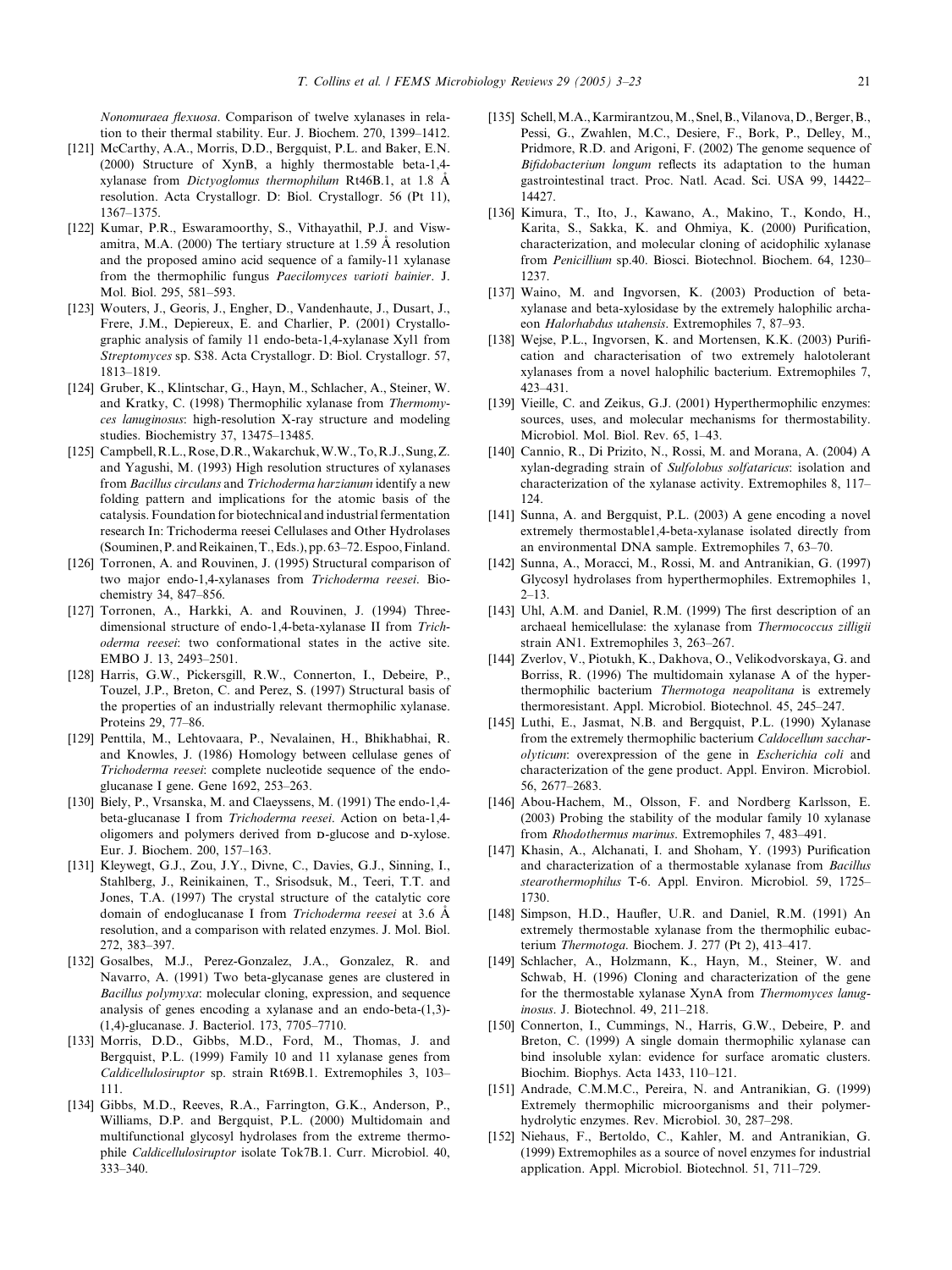- <span id="page-19-0"></span>[153] Bragger, J.M., Daniel, R.M., Coolbear, T. and Morgan, H.W. (1989) Very stable enzymes from extremely thermophilic archaebacteria and eubacteria. Appl. Environ. Microbiol. 31, 556–561.
- [154] Turunen, O., Vuorio, M., Fenel, F. and Leisola, M. (2002) Engineering of multiple arginines into the Ser/Thr surface of Trichoderma reesei endo-1,4-beta-xylanase II increases the thermotolerance and shifts the pH optimum towards alkaline pH. Protein Eng. 15, 141–145.
- [155] Fontes, C.M., Hall, J., Hirst, B.H., Hazlewood, G.P. and Gilbert, H.J. (1995) The resistance of cellulases and xylanases to proteolytic inactivation. Appl. Microbiol. Biotechnol. 43, 52–57.
- [156] Turunen, O., Etuaho, K., Fenel, F., Vehmaanpera, J., Wu, X., Rouvinen, J. and Leisola, M. (2001) A combination of weakly stabilizing mutations with a disulfide bridge in the alpha-helix region of Trichoderma reesei endo-1,4-beta-xylanase II increases the thermal stability through synergism. J. Biotechnol. 88, 37–46.
- [157] Wakarchuk,W.W.,Sung,W.L.,Campbell,R.L.,Cunningham,A., Watson, D.C. and Yaguchi, M. (1994) Thermostabilization of the Bacillus circulans xylanase by the introduction of disulfide bonds. Protein Eng. 7, 1379–1386.
- [158] Sheridan, P.P., Panasik, N., Coombs, J.M. and Brenchley, J.E. (2000) Approaches for deciphering the structural basis of low temperature enzyme activity. Biochim. Biophys. Acta 1543, 417– 433.
- [159] Humphry, D.R., George, A., Black, G.W. and Cummings, S.P. (2001) Flavobacterium frigidarium sp. nov., an aerobic, psychrophilic, xylanolytic and laminarinolytic bacterium from Antarctica. Int. J. Syst. Evol. Microbiol. 51, 1235–1243.
- [160] Akila, G. and Chandra, T.S. (2003) A novel cold-tolerant Clostridium strain PXYL1 isolated from a psychrophilic cattle manure digester that secretes thermolabile xylanase and cellulase. FEMS Microbiol. Lett. 219, 63–67.
- [161] Petrescu, I., Lamotte-Brasseur, J., Chessa, J.P., Ntarima, P., Claeyssens, M., Devreese, B., Marino, G. and Gerday, C. (2000) Xylanase from the psychrophilic yeast Cryptococcus adeliae. Extremophiles 4, 137–144.
- [162] Turkiewiz, M., Kalinowska, H., Zielinska, M. and Bielecki, S. (2000) Purification and characterisation of two endo-1,4-xylanases from Antarctic krill, Euphasia superba Dana. Comp. Biol. Physiol. Part B 127, 325–335.
- [163] Bradner, J.R., Sidhu, R.K., Gillings, M. and Nevalainen, K.M. (1999) Hemicellulase activity of antarctic microfungi. J. Appl. Microbiol. 87, 366–370.
- [164] Inglis, G.D., Popp, A.P., Selinger, L.B., Kawchuk, L.M., Gaudet, D.A. and McAllister, T.A. (2000) Production of cellulases and xylanases by low-temperature basidiomycetes. Can. J. Microbiol. 46, 860–865.
- [165] Collins, T., Claverie, P., D'Amico, S., Georlette, D., Gratia, E., Hoyoux, A., Meuwis, M.A., Poncin, J., Sonan, G., Feller, G. and Gerday, C. (2002). Life in the Cold: Psychrophilic EnzymesRecent Research Developments in Proteins, Vol. 1. Transworld Research Network, Trivandrum, pp. 13–26.
- [166] Feller, G. and Gerday, C. (2003) Psychrophilic enzymes: hot topics in cold adaptation. Nat. Rev. Microbiol. 1, 200–208.
- [167] Georlette, D., Blaise, V., Collins, T., D'Amico, S., Gratia, E., Hoyoux, A., Marx, J.C., Sonan, G., Feller, G. and Gerday, C. (2004) Some like it cold: biocatalysis at low temperatures. FEMS Microbiol. Rev. 28, 25–42.
- [168] Horikoshi, K. (1999) Alkaliphiles: some applications of their products for biotechnology. Microbiol. Mol. Biol. Rev. 63, 735– 750.
- [169] Gessesse, A. (1998) Purification and properties of two thermostable alkaline xylanases from an alkaliphilic Bacillus sp. Appl. Environ. Microbiol. 64, 3533–3535.
- [170] Yang, V.W., Zhuang, Z., Elegir, G. and Jeffries, T.W. (1995) Alkaline-active xylanase produced by an alkaliphilic Bacillus sp. isolated from kraft pulp. J. Indust. Microbiol. 15, 434–441.
- [171] Ratanakhanokchai, K., Kyu, K.L. and Tanticharoen, M. (1999) Purification and properties of a xylan-binding endoxylanase from alkaliphilic Bacillus sp. strain K-1. Appl. Environ. Microbiol. 65, 694–697.
- [172] Duarte, M.C., Pellegrino, A.C., Portugal, E.P., Ponezi, A.N. and Franco, T.T. (2000) Characterization of alkaline xylanases from Bacillus pumilus. Braz. J. Microbiol. 31, 90–94.
- [173] Christakopoulos, P., Nerinckx, W., Kekos, D., Macris, B. and Claeyssens, M. (1996) Purification and characterization of two low molecular mass alkaline xylanases from Fusarium oxysporum F3. J. Biotechnol. 51, 181–189.
- [174] Nakamura, S., Wakabayashi, K., Nakai, R., Aono, R. and Horikoshi, K. (1993) Purification and some properties of an alkaline xylanase from alkaliphilic Bacillus sp. strain 41M-1. Appl. Environ. Microbiol. 59, 2311–2316.
- [175] Horikoshi, K. and Atsukawa, Y. (1973) Xylanase produced by alkalophilic Bacillus no C-59-2. Agric. Biol. Chem. 37, 2097– 2103.
- [176] Torronen, A., Mach, R.L., Messner, R., Gonzalez, R., Kalkkinen, N., Harkki, A. and Kubicek, C.P. (1992) The two major xylanases from Trichoderma reesei: characterization of both enzymes and genes. Biotechnology (NY) 10, 1461–1465.
- [177] Inagaki, K., Nakahira, K., Mukai, K., Tamura, T. and Tanaka, H. (1998) Gene cloning and characterization of an acidic xylanase from Acidobacterium capsulatum. Biosci. Biotechnol. Biochem. 62, 1061–1067.
- [178] Iefuji, H., Chino, M., Kato, M. and Iimura, Y. (1996) Acid xylanase from yeast Cryptococcus sp. S-2: purification, characterization, cloning, and sequencing. Biosci. Biotechnol. Biochem. 60, 1331–1338.
- [179] Ito, K., Iwashita, K. and Iwano, K. (1992) Cloning and sequencing of the xynC gene encoding acid xylanase of Aspergillus kawachii. Biosci. Biotechnol. Biochem. 56, 1338–1340.
- [180] Joshi, M.D., Sidhu, G., Nielsen, J.E., Brayer, G.D., Withers, S.G. and McIntosh, L.P. (2001) Dissecting the electrostatic interactions and pH-dependent activity of a family 11 glycosidase. Biochemistry 40, 10115–10139.
- [181] Sapag, A., Wouters, J., Lambert, C., de Ioannes, P., Eyzaguirre, J. and Depiereux, E. (2002) The endoxylanases from family 11: computer analysis of protein sequences reveals important structural and phylogenetic relationships. J. Biotechnol. 95, 109–131.
- [182] Joshi, M.D., Sidhu, G., Pot, I., Brayer, G.D., Withers, S.G. and McIntosh, L.P. (2000) Hydrogen bonding and catalysis: a novel explanation for how a single amino acid substitution can change the pH optimum of a glycosidase. J. Mol. Biol. 299, 255–279.
- [183] Chen, Y.L., Tang, T.Y. and Cheng, K.J. (2001) Directed evolution to produce an alkalophilic variant from a Neocallimastix patriciarum xylanase. Can. J. Microbiol. 47, 1088–1094.
- [184] Godfrey, T. and West, S. (1996) Industrial Enzymology, Second ed. Macmillan Press Ltd., London.
- [185] Godfrey, T. (2003) The enzymes market for grain processing In: Recent Advances in Enzymes in Grain Processing (Courtin, C.M., Veraverbeke, W.S. and Delcour, J.A., Eds.), pp. 401–406. Kat. Univ. Leuven, Leuven.
- [186] Bhat, M.K. (2000) Cellulases and related enzymes in biotechnology. Biotech. Adv. 18, 355–383.
- [187] Tikhomirov, D.F., Sinitsyn, A.P., Zorov, I.N. and Williams, C. (2003) Non-starch polysaccharide hydrolysing microbial enzymes in grain processing In: Recent Advances in Enzymes in Grain Processing (Courtin, C.M., Veraverbeke, W.S. and Delcour, J.A., Eds.), pp. 413–418. Kat. Univ. Leuven, Leuven.
- [188] Kamal Kumar, B., Balakrishnan, H. and Rele, M.V. (2004) Compatibility of alkaline xylanases from an alkaliphilic Bacillus NCL (87-6-10) with commercial detergents and proteases. J. Ind. Microbiol. Biotechnol. Epub ahead of print.
- [189] Katapodis, P., Vardakou,M., Kalogeris, E., Kekos, D.,Macris, B.J. and Christakopoulos, P. (2003) Enzymic production of a feruloy-